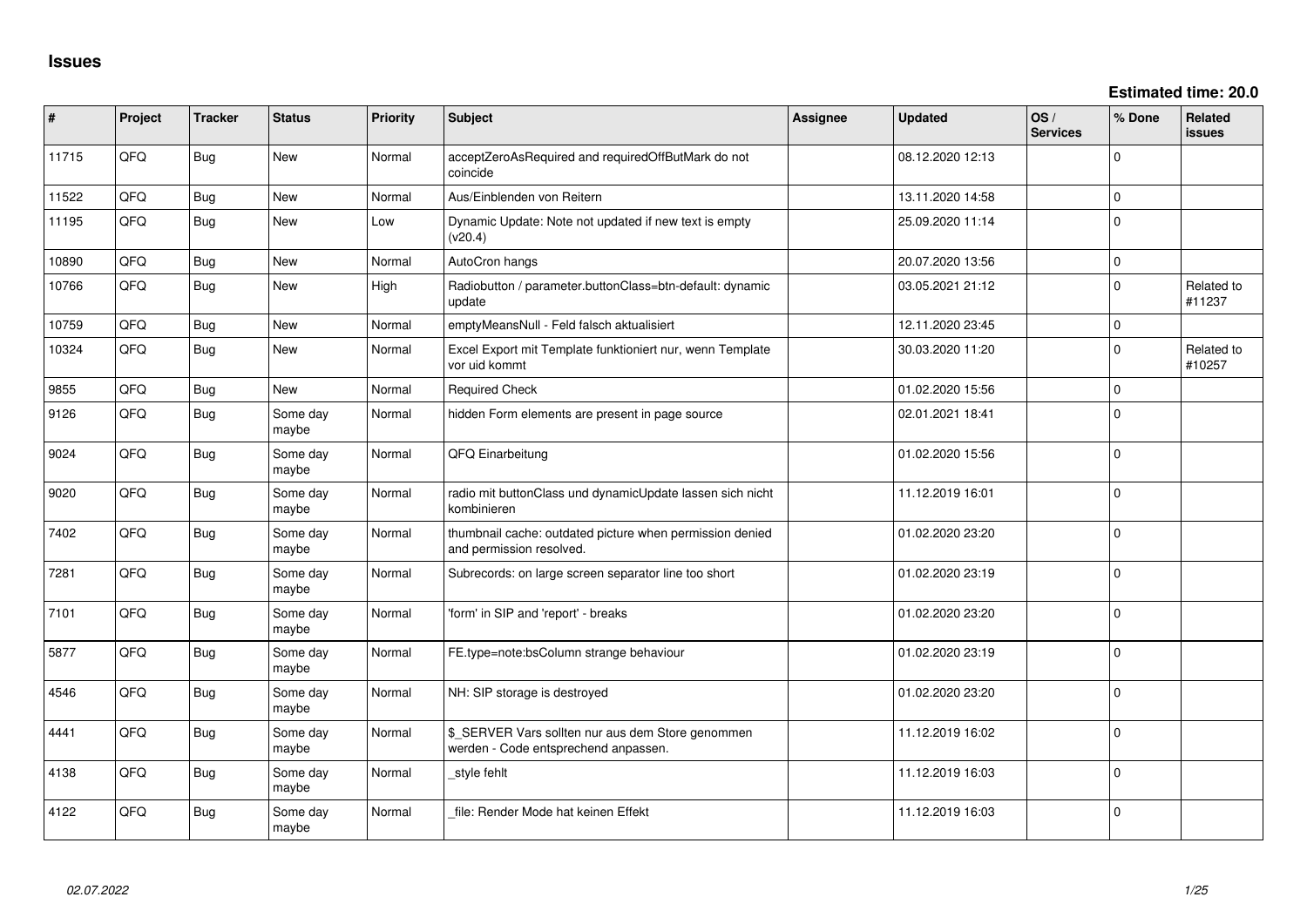| #     | Project | <b>Tracker</b> | <b>Status</b>     | <b>Priority</b> | <b>Subject</b>                                                     | Assignee | <b>Updated</b>   | OS/<br><b>Services</b> | % Done      | Related<br>issues                           |
|-------|---------|----------------|-------------------|-----------------|--------------------------------------------------------------------|----------|------------------|------------------------|-------------|---------------------------------------------|
| 1623  | QFQ     | Feature        | Some day<br>maybe | Normal          | RealURL                                                            |          | 11.12.2019 16:03 |                        | 30          |                                             |
| 12156 | QFQ     | Feature        | New               | Normal          | Form: Optional disable 'leave page'                                |          | 03.05.2021 20:45 |                        | $\Omega$    |                                             |
| 12135 | QFQ     | Feature        | New               | Normal          | Subrecord: Notiz                                                   |          | 24.04.2021 16:58 |                        | $\mathbf 0$ |                                             |
| 12039 | QFQ     | Feature        | New               | Normal          | Missing htmlSpecialChar() in pre processing on form submit         |          | 18.02.2021 00:09 |                        | $\Omega$    | Related to<br>#14320                        |
| 12038 | QFQ     | Feature        | New               | Normal          | a) STORE_VAR: filenameOnlyStripUniq, b) SP:<br>QSTRIPUNIQ()        |          | 17.02.2021 23:55 |                        | $\mathbf 0$ |                                             |
| 11850 | QFQ     | Feature        | New               | Urgent          | Wizard Form: basierend auf einer Tabelle eine Form<br>anlegen.     |          | 03.05.2021 21:12 |                        | 0           | Blocked by<br>#8082                         |
| 11716 | QFQ     | Feature        | New               | Normal          | Form an beliebiger Stelle im Report anzeigen                       |          | 09.12.2020 09:47 |                        | $\Omega$    |                                             |
| 11535 | QFQ     | Feature        | New               | Normal          | Ability to create SQL columns in frontend QFQ forms                |          | 17.11.2020 12:11 |                        | $\mathbf 0$ |                                             |
| 11534 | QFQ     | Feature        | <b>New</b>        | Normal          | Report: Action on selected rows - Table batchprocessing<br>feature |          | 18.11.2020 08:15 |                        | $\Omega$    |                                             |
| 10874 | QFQ     | Feature        | <b>New</b>        | Normal          | Erstellen eines Foreign Keys in der Tabelle "FormElement"          |          | 13.07.2020 10:11 |                        | $\mathbf 0$ |                                             |
| 10763 | QFQ     | Feature        | New               | Normal          | form accessed and submitted despite logout?                        |          | 16.06.2020 11:43 |                        | $\mathbf 0$ |                                             |
| 10738 | QFQ     | Feature        | Some day<br>maybe | Normal          | CORS headers for external API requests                             |          | 10.06.2020 14:00 |                        | $\Omega$    |                                             |
| 10384 | QFQ     | Feature        | New               | Normal          | Parameter Exchange QFQ Instances                                   |          | 07.05.2020 09:38 |                        | $\Omega$    |                                             |
| 10345 | QFQ     | Feature        | New               | Normal          | Templates - Patterns QFQ Style                                     |          | 03.05.2021 21:01 |                        | $\mathbf 0$ | Related to<br>#10713                        |
| 10114 | QFQ     | Feature        | New               | High            | Symbol (Link): 'G:' (Glyphicon) replaced by 'i:' (icon)            |          | 07.12.2021 17:19 |                        | $\Omega$    | Related to<br>#3797,<br>Related to<br>#4194 |
| 9853  | QFQ     | Feature        | <b>New</b>        | Normal          | Check das SQL / QFQ / Mail Logfile geschrieben wird                |          | 09.01.2020 11:15 |                        | $\mathbf 0$ |                                             |
| 8056  | QFQ     | Feature        | Some day<br>maybe | Normal          | Termin Organisation (Reservation)                                  |          | 01.02.2020 23:19 |                        | $\Omega$    | Related to<br>#8658                         |
| 7921  | QFQ     | Feature        | Some day<br>maybe | Normal          | Rest API Export: URL kuerzer machen                                |          | 01.02.2020 23:19 |                        | $\Omega$    |                                             |
| 7278  | QFQ     | Feature        | Some day<br>maybe | Normal          | Form: Wert vordefinieren der immer gesetzt wird                    |          | 02.05.2021 09:27 |                        | 0           |                                             |
| 7229  | QFQ     | Feature        | Some day<br>maybe | Normal          | New FormElement.type: Button                                       |          | 01.02.2021 12:32 |                        | $\mathbf 0$ |                                             |
| 7108  | QFQ     | Feature        | Some day<br>maybe | Normal          | QFQ Wrap Elements                                                  |          | 11.12.2019 16:01 |                        | 0           |                                             |
| 7106  | QFQ     | Feature        | Some day<br>maybe | Normal          | Beispiel Nummerierung von Rows in Report                           |          | 11.12.2019 16:01 |                        | 0           |                                             |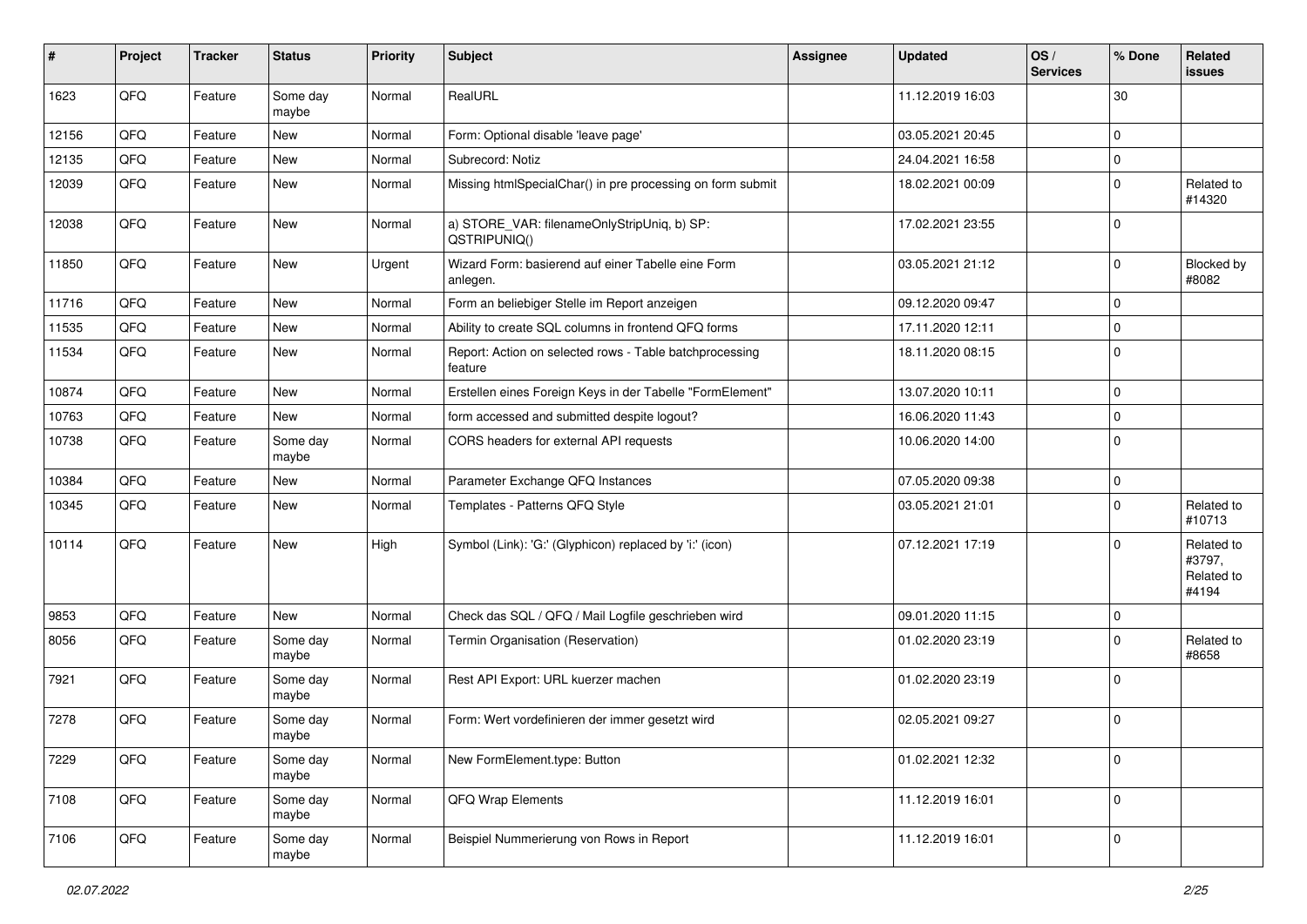| $\pmb{\#}$ | Project | <b>Tracker</b> | <b>Status</b>     | <b>Priority</b> | <b>Subject</b>                                                                    | Assignee | <b>Updated</b>   | OS/<br><b>Services</b> | % Done      | Related<br>issues   |
|------------|---------|----------------|-------------------|-----------------|-----------------------------------------------------------------------------------|----------|------------------|------------------------|-------------|---------------------|
| 7105       | QFQ     | Feature        | Some day<br>maybe | Normal          | Beispiel wie man in einer zweiten Tabelle speichert.                              |          | 11.12.2019 16:01 |                        | $\Omega$    |                     |
| 7104       | QFQ     | Feature        | Some day<br>maybe | Normal          | Manual: hint about escaping if '\r' appears in mail body                          |          | 11.12.2019 16:01 |                        | $\Omega$    |                     |
| 7100       | QFQ     | Feature        | Some day<br>maybe | Normal          | Download: log access, max downloads, time limit                                   |          | 01.02.2020 23:19 |                        | l 0         |                     |
| 6992       | QFQ     | Feature        | Some day<br>maybe | Normal          | DB exception: Syntax Highlight                                                    |          | 11.12.2019 16:01 |                        | $\Omega$    | Related to<br>#5450 |
| 6704       | QFQ     | Feature        | Some day<br>maybe | Normal          | Upload Mode: Bilder in Notizen rechts sollen aktuellen<br>Upload repräsentieren.  |          | 01.02.2020 23:19 |                        | l O         | Related to<br>#3264 |
| 6515       | QFQ     | Feature        | Some day<br>maybe | Normal          | Formular: Felder dynamisch ein/ausblenden                                         |          | 11.12.2019 16:02 |                        | l o         |                     |
| 6299       | QFQ     | Feature        | Some day<br>maybe | Normal          | Attack detection: log table with invalid SIP access                               |          | 11.12.2019 16:02 |                        | l 0         | Related to<br>#3947 |
| 6288       | QFQ     | Feature        | Some day<br>maybe | Normal          | Best Practice: Erklaeren wie man ein Formular ganz in<br>'weiss' erstellen kann   |          | 11.12.2019 16:02 |                        | $\Omega$    |                     |
| 6084       | QFQ     | Feature        | Some day<br>maybe | Normal          | New escape type: 'D' - convert date                                               |          | 01.02.2020 23:19 |                        | $\Omega$    |                     |
| 6083       | QFQ     | Feature        | Some day<br>maybe | Normal          | Dynamic Update: Value Check via SQL                                               |          | 11.12.2019 16:02 |                        | $\Omega$    |                     |
| 5923       | QFQ     | Feature        | Some day<br>maybe | Normal          | fillStoreSystemBySqlLate                                                          |          | 01.02.2020 23:19 |                        | $\mathbf 0$ |                     |
| 5895       | QFQ     | Feature        | Some day<br>maybe | Normal          | Tutorial: List of all QFQ Features                                                |          | 01.02.2020 23:19 |                        | l 0         |                     |
| 5893       | QFQ     | Feature        | Some day<br>maybe | Normal          | Edit on double-click                                                              |          | 01.02.2020 23:19 |                        | $\Omega$    | Related to<br>#5894 |
| 5892       | QFQ     | Feature        | Some day<br>maybe | Normal          | QFQ should use T3 API to manipulate FE GROUP<br>membership                        |          | 01.02.2020 23:20 |                        | $\mathbf 0$ |                     |
| 5851       | QFQ     | Feature        | Some day<br>maybe | Normal          | Queue System implementieren: MQTT, RabbitMQ                                       |          | 01.02.2020 23:20 |                        | $\Omega$    | Related to<br>#5715 |
| 5850       | QFQ     | Feature        | Some day<br>maybe | Normal          | Deployment: In QFQ Doc best practice fuer zeitgemaesses<br>Deployment beschreiben |          | 01.02.2020 23:20 |                        | $\Omega$    |                     |
| 5805       | QFQ     | Feature        | Some day<br>maybe | Normal          | TypeAHead SQL value instead of key stored                                         |          | 01.02.2020 23:19 |                        | $\Omega$    | Related to<br>#5444 |
| 5783       | QFQ     | Feature        | Some day<br>maybe | Normal          | <b>BPMN View/Edit</b>                                                             |          | 11.12.2019 16:02 |                        | $\mathbf 0$ |                     |
| 5455       | QFQ     | Feature        | Some day<br>maybe | Normal          | Mail Redirects grld abhaengig                                                     |          | 01.02.2020 23:20 |                        | $\Omega$    |                     |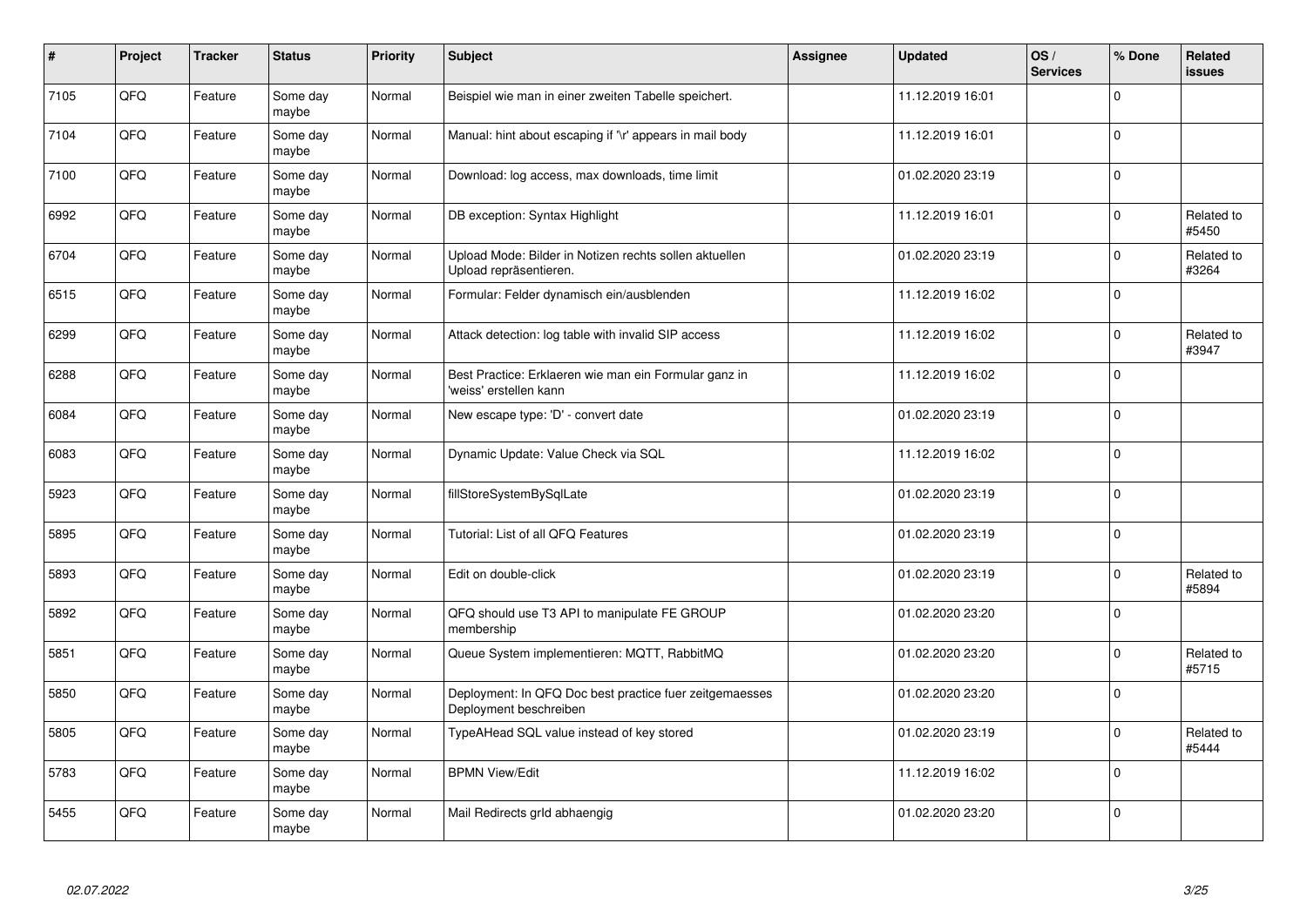| #    | <b>Project</b> | <b>Tracker</b> | <b>Status</b>     | <b>Priority</b> | <b>Subject</b>                                                                                                                                                | Assignee | <b>Updated</b>   | OS/<br><b>Services</b> | % Done   | Related<br><b>issues</b> |
|------|----------------|----------------|-------------------|-----------------|---------------------------------------------------------------------------------------------------------------------------------------------------------------|----------|------------------|------------------------|----------|--------------------------|
| 5452 | QFQ            | Feature        | Some day<br>maybe | Normal          | Thumbnails from PDF: bad quality                                                                                                                              |          | 01.02.2020 23:20 |                        | $\Omega$ |                          |
| 5342 | QFQ            | Feature        | Some day<br>maybe | Normal          | link - with HTML Attributes                                                                                                                                   |          | 01.02.2020 23:20 |                        | $\Omega$ | Related to<br>#14077     |
| 5160 | QFQ            | Feature        | Some day<br>maybe | Normal          | QFQ collaborative / together.js, ShareJS, y-js, collaborative,                                                                                                |          | 11.12.2019 16:02 |                        | $\Omega$ |                          |
| 5129 | QFQ            | Feature        | Some day<br>maybe | Normal          | Reports: SQL fuer x Achse und y Achse                                                                                                                         |          | 11.12.2019 16:02 |                        | $\Omega$ |                          |
| 4974 | QFQ            | Feature        | Some day<br>maybe | Normal          | Long polling - inform all listening clients of changes                                                                                                        |          | 11.12.2019 16:02 |                        | $\Omega$ |                          |
| 4816 | QFQ            | Feature        | Some day<br>maybe | Normal          | Templates for QFQ Reports (Tables, Radios, )                                                                                                                  |          | 01.02.2020 23:20 |                        | $\Omega$ |                          |
| 4719 | QFQ            | Feature        | Some day<br>maybe | Normal          | Custom Message in Client in case of 'Browser tab close,<br>modification will be lost'                                                                         |          | 01.02.2020 23:20 |                        | $\Omega$ |                          |
| 4640 | QFQ            | Feature        | Some day<br>maybe | Normal          | Rename System Forms                                                                                                                                           |          | 01.02.2020 23:20 |                        | $\Omega$ |                          |
| 4627 | QFQ            | Feature        | Some day<br>maybe | Normal          | dbupdate: all tables - check 'create', 'modified' if it is possible<br>to change to default 'CURRENT_TIMESTAMP' and modified<br>'ON UPDATE CURRENT_TIMESTAMP' |          | 01.02.2020 23:20 |                        | $\Omega$ |                          |
| 4626 | QFQ            | Feature        | Some day<br>maybe | Normal          | Mobile View: 'classBody=qfq-form-right' makes no sense                                                                                                        |          | 01.02.2020 23:20 |                        | $\Omega$ |                          |
| 4551 | QFQ            | Feature        | Some day<br>maybe | Normal          | Set 'pills' via dynamicUpdate to show/hide/disabled                                                                                                           |          | 01.02.2020 23:20 |                        | $\Omega$ | Related to<br>#3752      |
| 4536 | QFQ            | Feature        | Some day<br>maybe | Normal          | FE upload: problem with delete if mutliple uploads an<br>FE.name="                                                                                            |          | 01.02.2020 23:20 |                        | $\Omega$ |                          |
| 4446 | QFQ            | Feature        | Some day<br>maybe | Normal          | New FE get same feldContainerId as last modifed FE                                                                                                            |          | 01.02.2020 23:20 |                        | $\Omega$ |                          |
| 4445 | QFQ            | Feature        | Some day<br>maybe | Normal          | template group: Option to simulate fieldset                                                                                                                   |          | 28.06.2021 14:11 |                        | $\Omega$ |                          |
| 4444 | QFQ            | Feature        | Some day<br>maybe | Normal          | FE.type=upload: detect mime type                                                                                                                              |          | 11.12.2019 16:02 |                        | $\Omega$ | Related to<br>#4303      |
| 4443 | QFQ            | Feature        | Some day<br>maybe | Normal          | Form: multiple secondary tables                                                                                                                               |          | 01.02.2020 23:20 |                        | $\Omega$ |                          |
| 4442 | QFQ            | Feature        | Some day<br>maybe | Normal          | Special Column Name: link - new symbol G (Glyph) to<br>choose any available symbol                                                                            |          | 11.12.2019 16:02 |                        | $\Omega$ |                          |
| 4440 | QFQ            | Feature        | Some day<br>maybe | Normal          | Manual.rst: explain how to. expand PHP Session to 4h                                                                                                          |          | 11.12.2019 16:02 |                        | $\Omega$ |                          |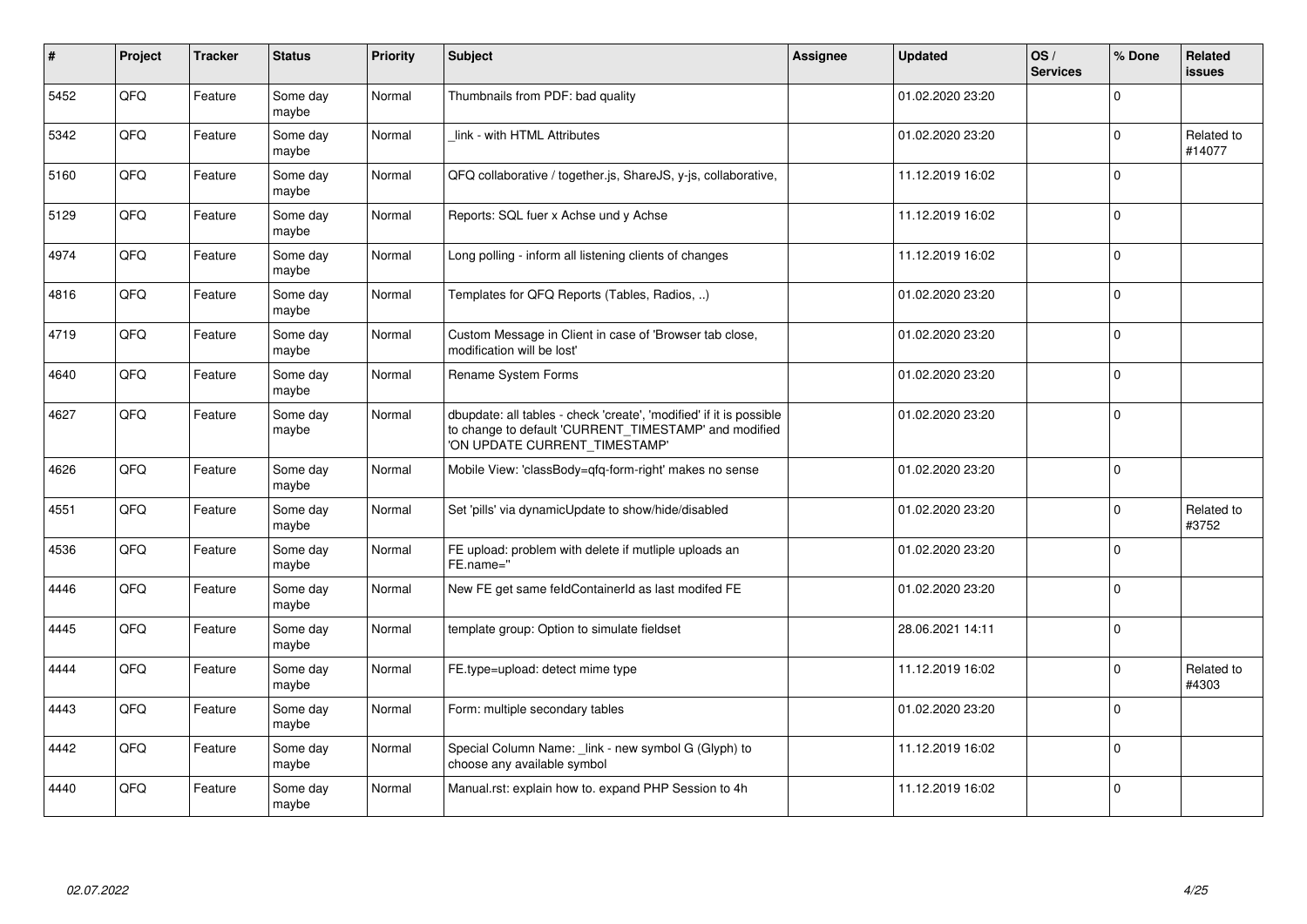| #    | Project | <b>Tracker</b> | <b>Status</b>     | <b>Priority</b> | <b>Subject</b>                                                                                                                                           | <b>Assignee</b> | <b>Updated</b>   | OS/<br><b>Services</b> | % Done              | Related<br><b>issues</b>                    |
|------|---------|----------------|-------------------|-----------------|----------------------------------------------------------------------------------------------------------------------------------------------------------|-----------------|------------------|------------------------|---------------------|---------------------------------------------|
| 4439 | QFQ     | Feature        | Some day<br>maybe | Normal          | Log: report all actions fired by an FE Element, incl. the<br>original directive (slaveld, sqlInsert, )                                                   |                 | 01.02.2020 23:20 |                        | $\Omega$            | Related to<br>#4432,<br>Related to<br>#5458 |
| 4435 | QFQ     | Feature        | Some day<br>maybe | Normal          | Report: striptags - specify allowed tags                                                                                                                 |                 | 01.02.2020 23:20 |                        | $\mathbf 0$         |                                             |
| 4433 | QFQ     | Feature        | Some day<br>maybe | Normal          | Log when SIP will be destroyed by QFQ for any (security)<br>reason                                                                                       |                 | 01.02.2020 23:20 |                        | $\mathbf 0$         | Related to<br>#4432,<br>Related to<br>#5458 |
| 4194 | QFQ     | Feature        | In Progress       | Normal          | Bootstrap 4 ist jetzt offiziel                                                                                                                           |                 | 03.05.2021 20:47 |                        | $\mathbf 0$         | Related to<br>#10114                        |
| 4027 | QFQ     | Feature        | Some day<br>maybe | Normal          | Missing: orange 'check' / 'bullet'                                                                                                                       |                 | 11.12.2019 16:03 |                        | $\mathbf 0$         |                                             |
| 3880 | QFQ     | Feature        | Some day<br>maybe | Normal          | Form 'Form': anlegen einer Tabelle                                                                                                                       |                 | 14.01.2021 10:12 |                        | $\mathbf 0$         |                                             |
| 3879 | QFQ     | Feature        | Some day<br>maybe | Normal          | Form 'FormElement': Beim Feld 'name' rechts in der Notiz<br>einen Link einblenden - a) aktuelle Definition anzeigen, b)<br>Spalte in der Tabelle anlegen |                 | 11.12.2019 16:03 |                        | $\mathbf 0$         |                                             |
| 3878 | QFQ     | Feature        | Some day<br>maybe | Normal          | Form 'FormElement': Spalte 'name' typeAhead mit<br>Spaltennamen der Primarytable.                                                                        |                 | 11.12.2019 16:03 |                        | $\mathbf 0$         |                                             |
| 3646 | QFQ     | Feature        | Some day<br>maybe | Normal          | Moeglichkeit HTML Tags in Reports auszugeben (zu<br>enkodieren: htmlspecialchars)                                                                        |                 | 11.12.2019 16:02 |                        | $\mathbf 0$         | Related to<br>#14320                        |
| 3617 | QFQ     | Feature        | Some day<br>maybe | Normal          | Load javascripts at bottom                                                                                                                               |                 | 11.12.2019 16:02 |                        | $\mathbf 0$         |                                             |
| 3567 | QFQ     | Feature        | Some day<br>maybe | Low             | 'Save', 'Close', 'New' als FormElement                                                                                                                   |                 | 11.12.2019 16:02 |                        | $\mathbf 0$         |                                             |
| 3495 | QFQ     | Feature        | Some day<br>maybe | Normal          | Predifined Parameter werden nicht in '+' (add new record)<br>SIP gerendert.                                                                              |                 | 11.12.2019 16:02 |                        | $\mathbf 0$         |                                             |
| 2950 | QFQ     | Feature        | Some day<br>maybe | Normal          | Inhalt QFQ Records als File                                                                                                                              |                 | 11.12.2019 16:03 |                        | $\mathbf 0$         |                                             |
| 1510 | QFQ     | Feature        | Some day<br>maybe | Normal          | jquery von google laden, falls das nicht geht lokal                                                                                                      |                 | 11.12.2019 16:03 |                        | $\mathbf 0$         |                                             |
| 1253 | QFQ     | Feature        | Some day<br>maybe | Normal          | QF: Colorpicker                                                                                                                                          |                 | 11.12.2019 16:03 |                        | 0                   |                                             |
| 1251 | QFQ     | Feature        | Some day<br>maybe | Normal          | QF: Combo                                                                                                                                                |                 | 11.12.2019 16:03 |                        | $\mathbf 0$         |                                             |
| 1234 | QFQ     | Feature        | Some day<br>maybe | Normal          | QF: Record numbering: Im Grid soll in Spalte 1 optional die<br>laufende Nummer der Records angezeigt werden.                                             |                 | 01.02.2020 23:20 |                        | $\mathsf{O}\xspace$ |                                             |
| 955  | QFQ     | Feature        | Some day<br>maybe | Normal          | QF: Notizen vor/nach dem Form                                                                                                                            |                 | 01.02.2020 23:20 |                        | $\mathbf 0$         |                                             |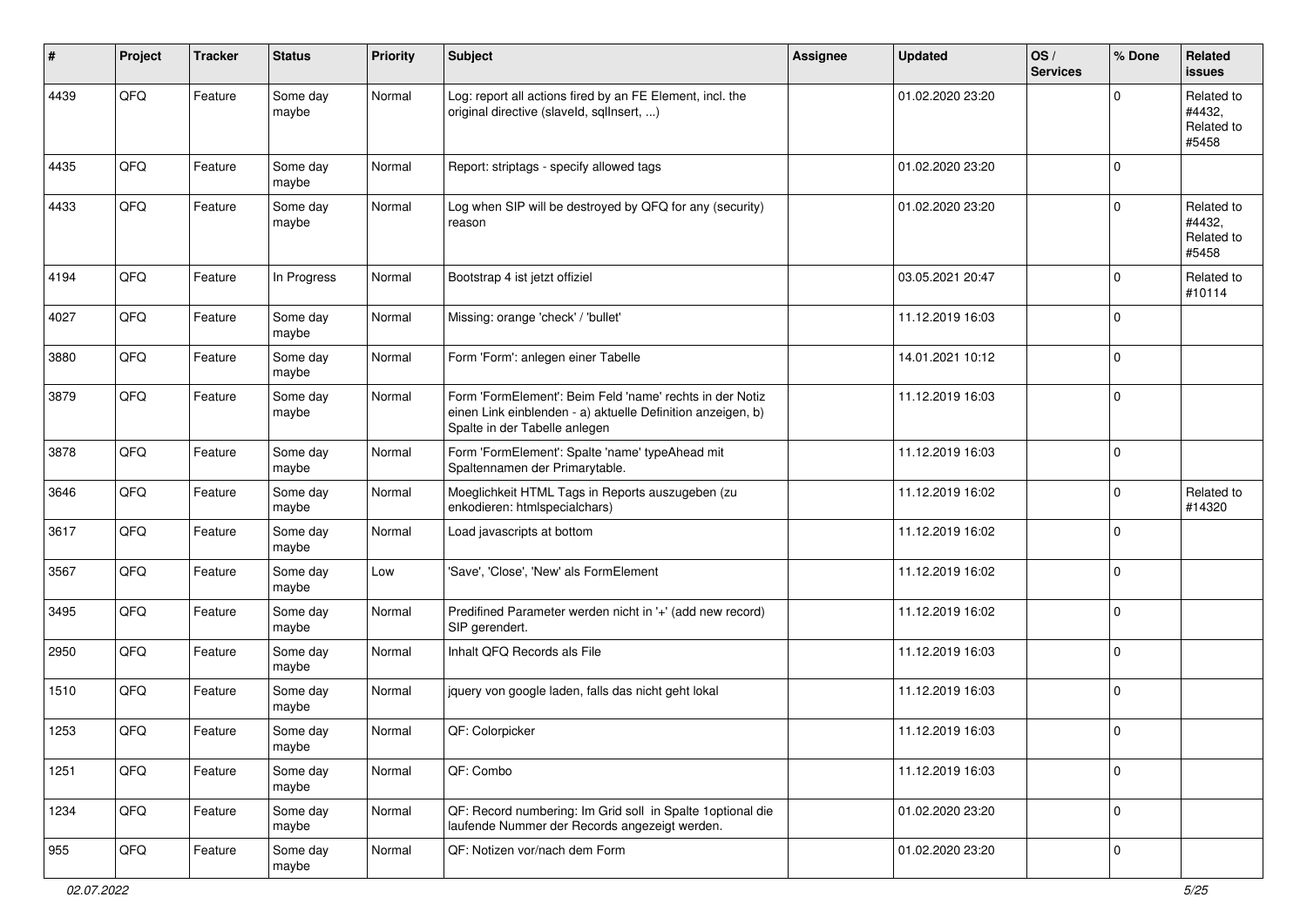| #     | Project | <b>Tracker</b> | <b>Status</b>     | <b>Priority</b> | <b>Subject</b>                                                                                                                                           | Assignee        | <b>Updated</b>   | OS/<br><b>Services</b> | % Done       | Related<br><b>issues</b>                                              |
|-------|---------|----------------|-------------------|-----------------|----------------------------------------------------------------------------------------------------------------------------------------------------------|-----------------|------------------|------------------------|--------------|-----------------------------------------------------------------------|
| 880   | QFQ     | Feature        | Some day<br>maybe | Urgent          | Security: PHP, SQL Injection, XSS                                                                                                                        |                 | 03.05.2021 21:14 |                        | $\Omega$     | Related to<br>#14320                                                  |
| 14185 | QFQ     | Feature        | <b>New</b>        | Normal          | External/Autocron.php - better suitable directory                                                                                                        | Support: System | 28.05.2022 11:03 |                        | $\mathbf{0}$ |                                                                       |
| 2665  | QFQ     | <b>Bug</b>     | Priorize          | Normal          | Dynamic Update funktioniert nicht, wenn beim<br>entsprechenden FormElement eine size angegeben ist.                                                      | Benjamin Baer   | 03.01.2022 08:12 |                        | 30           |                                                                       |
| 13647 | QFQ     | Bug            | <b>New</b>        | Normal          | Autofocus funktioniert nicht auf Chrome                                                                                                                  | Benjamin Baer   | 19.03.2022 17:44 |                        | $\mathbf 0$  |                                                                       |
| 13528 | QFQ     | <b>Bug</b>     | <b>New</b>        | Normal          | gfg.io > releases: es wird kein neues Release angelegt                                                                                                   | Benjamin Baer   | 19.03.2022 17:46 |                        | $\Omega$     |                                                                       |
| 11237 | QFQ     | <b>Bug</b>     | <b>New</b>        | High            | Radiobutton / parameter.buttonClass= btn-default - kein dirty<br>Trigger                                                                                 | Benjamin Baer   | 03.05.2021 21:12 |                        | $\Omega$     | Related to<br>#10766                                                  |
| 11057 | QFQ     | <b>Bug</b>     | New               | High            | Checkboxes ohne span.checkmark im Report werden<br>ausgeblendet                                                                                          | Benjamin Baer   | 03.05.2021 21:12 |                        | $\Omega$     | Related to<br>#11039                                                  |
| 9898  | QFQ     | Bug            | Feedback          | Normal          | Formular trotz Timeout gespeichert                                                                                                                       | Benjamin Baer   | 01.02.2020 15:56 |                        | $\mathbf 0$  |                                                                       |
| 9535  | QFQ     | Bug            | Feedback          | Normal          | Report:  AS '_vertical' - column to wide - vertical >> rot45,<br>rot90                                                                                   | Benjamin Baer   | 01.02.2020 15:56 |                        | $\Omega$     |                                                                       |
| 6566  | QFQ     | Bug            | Priorize          | Normal          | Link Function 'delete': provided parameter missing on page<br>reload                                                                                     | Benjamin Baer   | 03.01.2022 08:08 |                        | $\Omega$     |                                                                       |
| 6140  | QFQ     | <b>Bug</b>     | Priorize          | Normal          | QFQ DnD Sort: Locked fields                                                                                                                              | Benjamin Baer   | 21.03.2022 09:56 |                        | $\Omega$     |                                                                       |
| 4457  | QFQ     | Bug            | Priorize          | Normal          | typeahead: pressing return to select an item, saves the form<br>and closes the form.                                                                     | Benjamin Baer   | 03.01.2022 08:01 |                        | $\Omega$     | Related to<br>#4398                                                   |
| 4454  | QFQ     | <b>Bug</b>     | Some day<br>maybe | Normal          | Required Elements: multiple elements in a row - whole row<br>marked if only one input is empty.                                                          | Benjamin Baer   | 01.02.2020 23:20 |                        | $\Omega$     |                                                                       |
| 4398  | QFQ     | Bug            | Some day<br>maybe | Normal          | Typeahead: mouse click in a prefilled input opens a single<br>item dropdown with the current value - click on it seems to<br>set the value, not the key. | Benjamin Baer   | 01.02.2020 23:20 |                        | $\mathbf 0$  | Related to<br>#4457                                                   |
| 2063  | QFQ     | Bug            | Some day<br>maybe | Normal          | Pills auf 'inaktiv' setzen falls keine Element auf dem Pill<br>sichtbar sind.                                                                            | Benjamin Baer   | 11.12.2019 16:03 |                        | $\Omega$     | Related to<br>#3752                                                   |
| 8522  | QFQ     | Feature        | Some day<br>maybe | Normal          | build QFQ - npm warnings                                                                                                                                 | Benjamin Baer   | 01.02.2020 23:19 |                        | 50           |                                                                       |
| 12556 | QFQ     | Feature        | New               | Normal          | Pills Title: colored = static or dynamic on allrequiredgiven                                                                                             | Benjamin Baer   | 19.03.2022 17:49 |                        | $\Omega$     |                                                                       |
| 12490 | QFQ     | Feature        | <b>New</b>        | Normal          | Loading Plugins in QFQ - see what tinymce does. (lazy<br>loading)                                                                                        | Benjamin Baer   | 08.06.2022 10:37 |                        | $\Omega$     | Related to<br>#12611,<br>Related to<br>#10013.<br>Related to<br>#7732 |
| 12476 | QFQ     | Feature        | New               | Normal          | clearMe: a) should trigger 'dirty', b) sticky on textarea resize                                                                                         | Benjamin Baer   | 04.01.2022 08:40 |                        | $\Omega$     | Related to<br>#9528                                                   |
| 10003 | QFQ     | Feature        | Priorize          | Normal          | fieldset: stronger visualize group                                                                                                                       | Benjamin Baer   | 12.02.2020 08:13 |                        | $\Omega$     |                                                                       |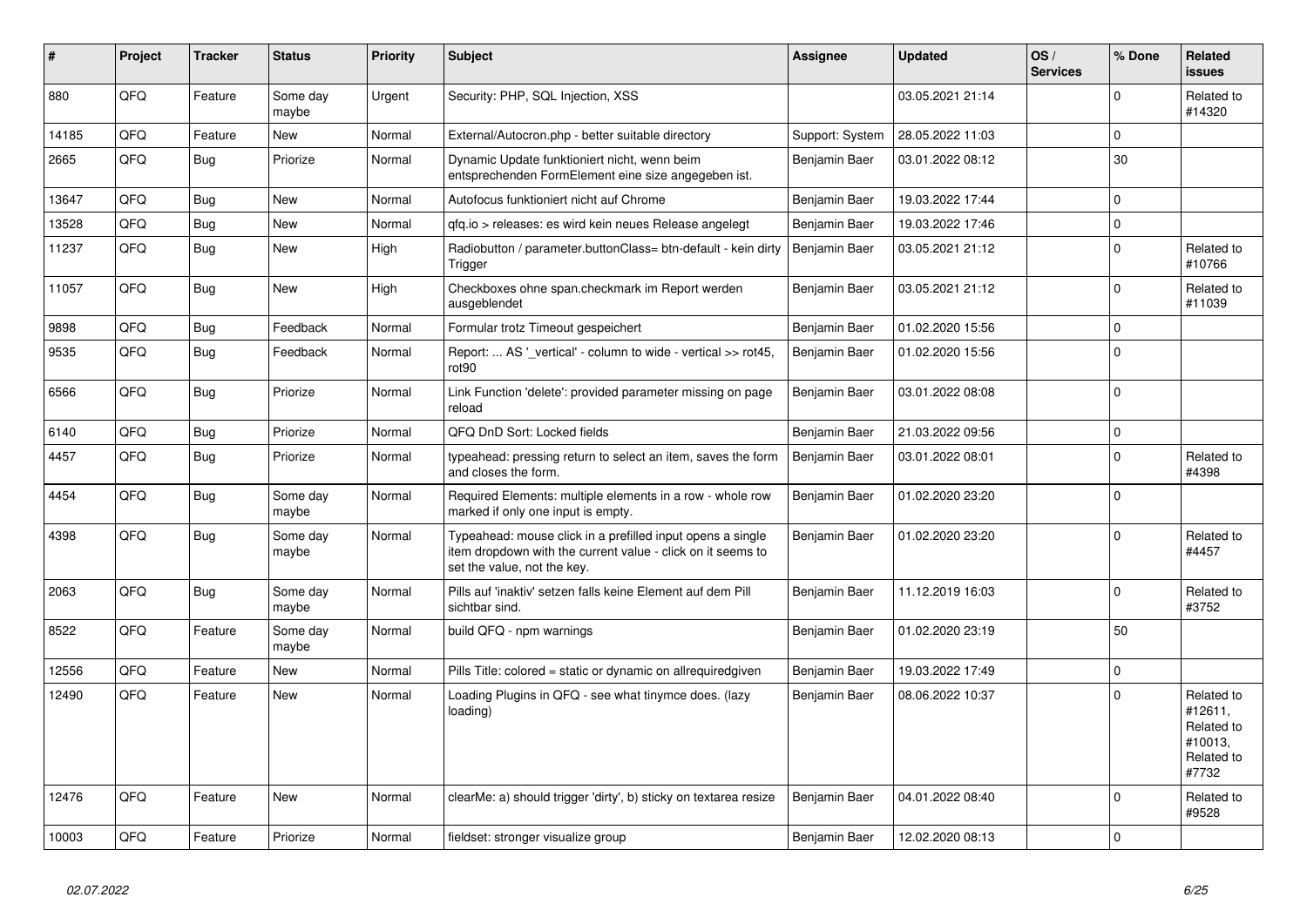| #    | Project | <b>Tracker</b> | <b>Status</b>     | <b>Priority</b> | Subject                                                                       | <b>Assignee</b> | <b>Updated</b>   | OS/<br><b>Services</b> | % Done      | Related<br><b>issues</b>                                               |
|------|---------|----------------|-------------------|-----------------|-------------------------------------------------------------------------------|-----------------|------------------|------------------------|-------------|------------------------------------------------------------------------|
| 9548 | QFQ     | Feature        | Feedback          | High            | FormElement: Pattern mismatch - optional report only on<br>focus lost         | Benjamin Baer   | 03.05.2021 21:14 |                        | $\Omega$    |                                                                        |
| 9135 | QFQ     | Feature        | Priorize          | Normal          | Progress Bar generic / replace old hourglass download<br>popup                | Benjamin Baer   | 03.01.2022 07:43 |                        | $\Omega$    |                                                                        |
| 9130 | QFQ     | Feature        | Some day<br>maybe | Normal          | tablesorter: Automatic Row numbering / Zeilenummer                            | Benjamin Baer   | 01.02.2020 23:22 |                        | $\Omega$    |                                                                        |
| 7965 | QFG     | Feature        | Priorize          | Normal          | Input type 'text' with visual format - currency                               | Benjamin Baer   | 03.01.2022 07:45 |                        | $\Omega$    |                                                                        |
| 7732 | QFQ     | Feature        | Some day<br>maybe | Normal          | Javascript: Lazy Loading der add on libs                                      | Benjamin Baer   | 08.06.2022 10:38 |                        | $\mathbf 0$ | Related to<br>#12611,<br>Related to<br>#12490,<br>Related to<br>#10013 |
| 7730 | QFQ     | Feature        | Priorize          | Normal          | SELECT Box: title in between                                                  | Benjamin Baer   | 01.02.2020 23:22 |                        | $\mathbf 0$ |                                                                        |
| 7602 | QFQ     | Feature        | ToDo              | High            | Multi Select: with checkboxes                                                 | Benjamin Baer   | 22.03.2022 09:07 |                        | $\Omega$    |                                                                        |
| 6972 | QFQ     | Feature        | Some day<br>maybe | Normal          | Fabric Clipboard / cross browser tab                                          | Benjamin Baer   | 01.02.2020 23:21 |                        | $\mathbf 0$ |                                                                        |
| 6970 | QFQ     | Feature        | Some day<br>maybe | Normal          | tablesorter: default fuer 'sortReset' aendern von 'Ctrl' zu 'Alt'             | Benjamin Baer   | 01.02.2020 23:21 |                        | $\Omega$    |                                                                        |
| 6870 | QFQ     | Feature        | Priorize          | Normal          | Click on '_link' triggers an API call                                         | Benjamin Baer   | 03.01.2022 08:25 |                        | $\mathbf 0$ |                                                                        |
| 6801 | QFQ     | Feature        | Priorize          | Normal          | Fabric: Maximize / Fulllscreen                                                | Benjamin Baer   | 21.03.2022 09:56 |                        | $\mathbf 0$ |                                                                        |
| 6224 | QFQ     | Feature        | Priorize          | Normal          | Dynamic update: fade in/out fields                                            | Benjamin Baer   | 21.03.2022 09:50 |                        | $\mathbf 0$ |                                                                        |
| 5562 | QFQ     | Feature        | Priorize          | Normal          | Drag'n'Drop fuer Uploads                                                      | Benjamin Baer   | 21.03.2022 09:52 |                        | $\mathbf 0$ | Related to<br>#9706                                                    |
| 5389 | QFQ     | Feature        | Some day<br>maybe | Normal          | QFQ Design: Multline label / note                                             | Benjamin Baer   | 01.02.2020 23:19 |                        | 0           |                                                                        |
| 5366 | QFQ     | Feature        | Priorize          | Normal          | Saving with keyboard shortcuts                                                | Benjamin Baer   | 21.03.2022 09:47 |                        | $\pmb{0}$   |                                                                        |
| 5024 | QFQ     | Feature        | Some day<br>maybe | Normal          | Fabric: Generate PDF with edits                                               | Benjamin Baer   | 01.02.2020 23:20 |                        | $\mathbf 0$ | Related to<br>#10704                                                   |
| 4420 | QFQ     | Feature        | Some day<br>maybe | Normal          | Client: Local Storage - store the changes of a form, local in<br>the browser. | Benjamin Baer   | 11.12.2019 16:02 |                        | $\Omega$    |                                                                        |
| 3692 | QFQ     | Feature        | Some day<br>maybe | Normal          | QFQ Webseite                                                                  | Benjamin Baer   | 11.12.2019 16:02 |                        | $\Omega$    | Related to<br>#5033                                                    |
| 3415 | QFQ     | Feature        | Some day<br>maybe | Normal          | FE Login Box Templatefile                                                     | Benjamin Baer   | 11.12.2019 16:02 |                        | $\mathbf 0$ |                                                                        |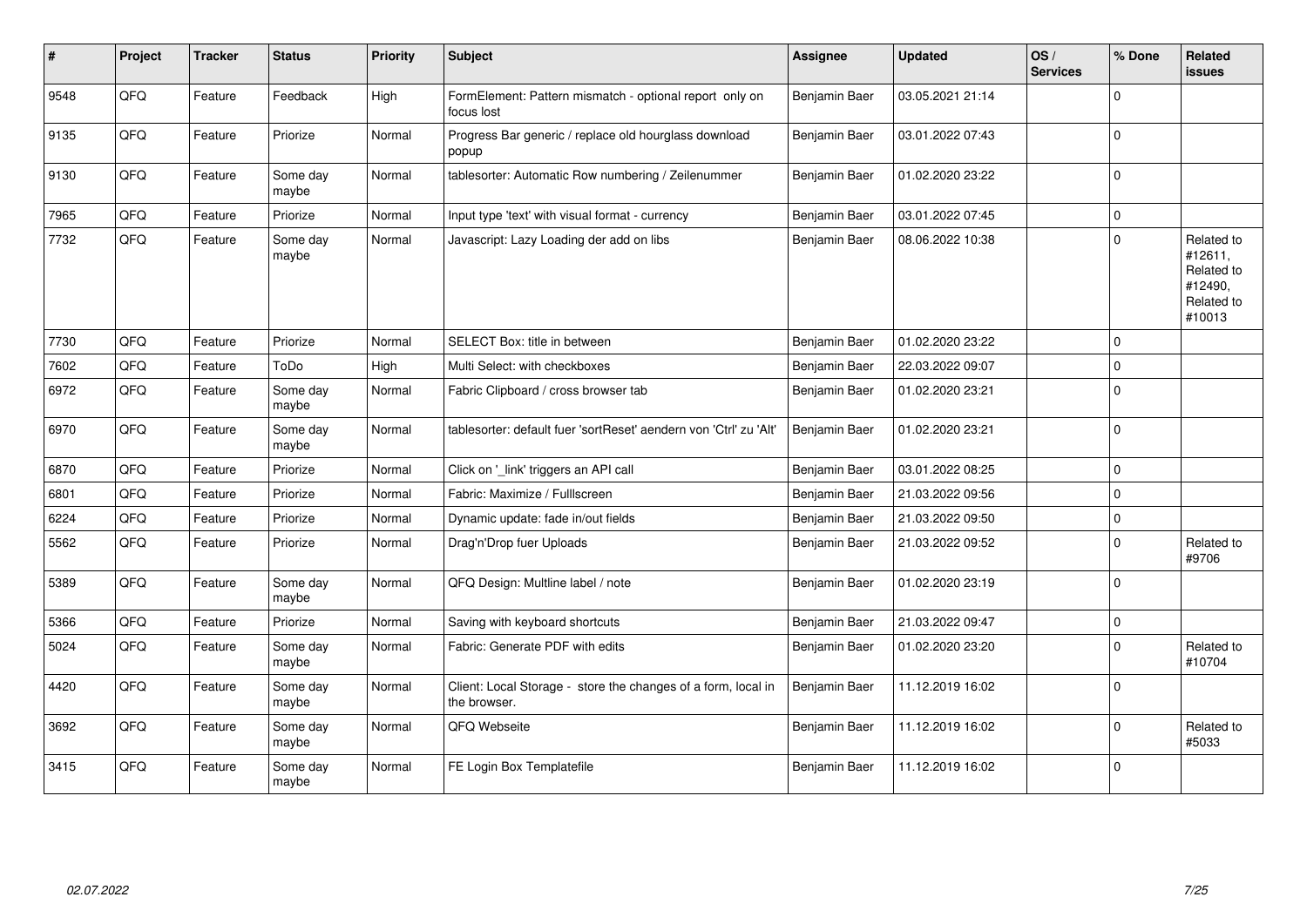| #     | Project | <b>Tracker</b> | <b>Status</b> | <b>Priority</b> | <b>Subject</b>                                                                           | Assignee            | <b>Updated</b>   | OS/<br><b>Services</b> | % Done      | <b>Related</b><br><b>issues</b>                                      |
|-------|---------|----------------|---------------|-----------------|------------------------------------------------------------------------------------------|---------------------|------------------|------------------------|-------------|----------------------------------------------------------------------|
| 9789  | QFQ     | <b>Bug</b>     | In Progress   | High            | Record Lock: release to early on 'leave page'                                            | <b>Carsten Rose</b> | 10.01.2022 09:25 |                        | 100         | Related to<br>#10081,<br>Related to<br>#9173.<br>Related to<br>#8702 |
| 9275  | QFQ     | Bug            | <b>New</b>    | Normal          | autcron: t3 page, which takes to long to respond, is not<br>reported properly            | <b>Carsten Rose</b> | 01.02.2020 23:22 |                        | 100         |                                                                      |
| 9691  | QFQ     | Bug            | In Progress   | Normal          | Checkbox: dynamic update > readonly                                                      | <b>Carsten Rose</b> | 01.02.2020 23:22 |                        | 50          | Related to<br>#9834                                                  |
| 14323 | QFQ     | Bug            | In Progress   | Normal          | Report: render=both single - no impact                                                   | <b>Carsten Rose</b> | 19.06.2022 18:31 |                        | $\Omega$    |                                                                      |
| 14305 | QFQ     | Bug            | New           | Normal          | Inline Report editing does not create history entries                                    | <b>Carsten Rose</b> | 10.06.2022 11:55 |                        | $\Omega$    |                                                                      |
| 14304 | QFQ     | <b>Bug</b>     | <b>New</b>    | Normal          | table sorter view safer does not work                                                    | <b>Carsten Rose</b> | 10.06.2022 11:49 |                        | $\Omega$    |                                                                      |
| 14283 | QFQ     | <b>Bug</b>     | Priorize      | Normal          | HEIC / HEIF convert doesn't trigger                                                      | <b>Carsten Rose</b> | 19.06.2022 16:37 |                        | $\Omega$    |                                                                      |
| 14233 | QFQ     | <b>Bug</b>     | <b>New</b>    | Normal          | AS _link: question - HTML is not rendered                                                | <b>Carsten Rose</b> | 28.05.2022 11:02 |                        | $\Omega$    |                                                                      |
| 14175 | QFQ     | <b>Bug</b>     | In Progress   | Normal          | Opening a form with no QFQ Session cookie fails                                          | <b>Carsten Rose</b> | 03.06.2022 10:40 |                        | $\Omega$    |                                                                      |
| 14091 | QFQ     | <b>Bug</b>     | <b>New</b>    | Normal          | inconsistent template path for twig                                                      | Carsten Rose        | 19.04.2022 18:36 |                        | $\Omega$    |                                                                      |
| 14077 | QFQ     | Bug            | New           | Normal          | As link: Attribute 'class' missing by r:1 and r:3 - but should<br>set                    | Carsten Rose        | 28.05.2022 11:02 |                        | $\Omega$    | Related to<br>#5342,<br>Related to<br>#4343                          |
| 13706 | QFQ     | Bug            | <b>New</b>    | Normal          | Wrong CheckType in FieldElement LastStatus of Form Cron                                  | Carsten Rose        | 21.01.2022 18:20 |                        | 0           |                                                                      |
| 13659 | QFQ     | Bug            | <b>New</b>    | Normal          | wrong sanitize class applied to R-store                                                  | <b>Carsten Rose</b> | 15.01.2022 14:23 |                        | $\Omega$    |                                                                      |
| 13592 | QFQ     | <b>Bug</b>     | <b>New</b>    | Normal          | QFQ Build Queue: das vergeben von Tags klappt nicht. Es<br>werden keine Releases gebaut. | Carsten Rose        | 19.03.2022 17:45 |                        | $\Omega$    |                                                                      |
| 13460 | QFQ     | Bug            | <b>New</b>    | Normal          | Doc: Password set/reset  password should not processed<br>with 'html encode'             | Carsten Rose        | 19.03.2022 17:46 |                        | 0           |                                                                      |
| 13451 | QFQ     | Bug            | <b>New</b>    | Normal          | Character Counter / Max Character: Problem in Safari                                     | Carsten Rose        | 15.04.2022 17:18 |                        | $\mathbf 0$ |                                                                      |
| 13332 | QFQ     | Bug            | <b>New</b>    | Normal          | Multi Form: Required Felder werden visuell nicht markiert.                               | <b>Carsten Rose</b> | 19.03.2022 17:47 |                        | $\Omega$    |                                                                      |
| 13331 | QFQ     | Bug            | <b>New</b>    | Normal          | Multi Form: Clear Icon misplaced                                                         | <b>Carsten Rose</b> | 19.03.2022 17:47 |                        | $\Omega$    |                                                                      |
| 12974 | QFQ     | Bug            | <b>New</b>    | High            | Sanitize Queries in Action-Elements                                                      | <b>Carsten Rose</b> | 07.12.2021 17:19 |                        | $\Omega$    |                                                                      |
| 12716 | QFQ     | <b>Bug</b>     | <b>New</b>    | Normal          | template group: Pattern only applied to first instance                                   | Carsten Rose        | 19.03.2022 17:47 |                        | $\Omega$    |                                                                      |
| 12714 | QFQ     | <b>Bug</b>     | <b>New</b>    | Normal          | Conversion of GIF to PDF broken when GIF contains Alpha.                                 | <b>Carsten Rose</b> | 19.03.2022 17:49 |                        | $\Omega$    |                                                                      |
| 12702 | QFQ     | <b>Bug</b>     | <b>New</b>    | High            | templateGroup: broken in multiDb Setup                                                   | Carsten Rose        | 14.12.2021 16:02 |                        | $\Omega$    |                                                                      |
| 12670 | QFQ     | Bug            | New           | High            | Dropdown-Menu classes können nicht mehr angegeben<br>werden                              | <b>Carsten Rose</b> | 07.12.2021 17:19 |                        | $\Omega$    |                                                                      |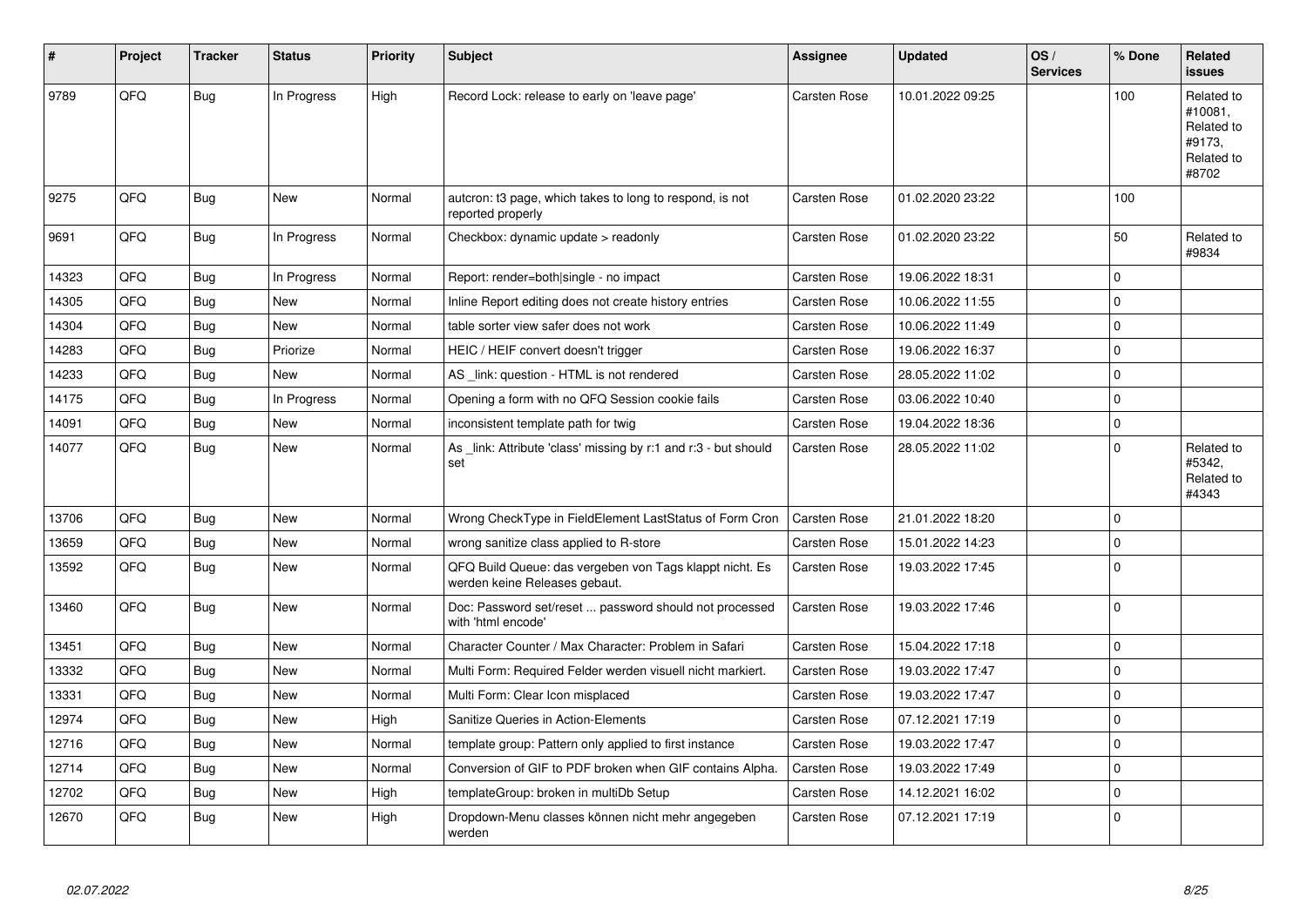| #     | Project | <b>Tracker</b> | <b>Status</b> | <b>Priority</b> | Subject                                                                                                                                             | Assignee            | <b>Updated</b>   | OS/<br><b>Services</b> | % Done      | Related<br>issues                                                                                                              |
|-------|---------|----------------|---------------|-----------------|-----------------------------------------------------------------------------------------------------------------------------------------------------|---------------------|------------------|------------------------|-------------|--------------------------------------------------------------------------------------------------------------------------------|
| 12581 | QFQ     | <b>Bug</b>     | New           | Normal          | Form.forward=close: Record 'new' in new browser tab ><br>save (& close) >> Form is not reloaded with new created<br>record id and stays in mode=new | Carsten Rose        | 19.03.2022 17:48 |                        | $\Omega$    |                                                                                                                                |
| 12546 | QFQ     | <b>Bug</b>     | Feedback      | Normal          | Branch 'Development' - Unit Tests mit dirty workaround<br>angepasst                                                                                 | <b>Carsten Rose</b> | 19.03.2022 17:48 |                        | ١o          |                                                                                                                                |
| 12545 | QFQ     | Bug            | New           | Urgent          | sql.log not created / updated                                                                                                                       | Carsten Rose        | 14.12.2021 16:02 |                        | l 0         |                                                                                                                                |
| 12520 | QFQ     | Bug            | New           | Normal          | Switch FE User: still active even FE User session expired                                                                                           | Carsten Rose        | 19.03.2022 17:48 |                        | $\mathbf 0$ |                                                                                                                                |
| 12513 | QFQ     | Bug            | New           | High            | Implement server side check of maxlength                                                                                                            | Carsten Rose        | 07.12.2021 17:19 |                        | $\Omega$    |                                                                                                                                |
| 12512 | QFQ     | Bug            | New           | Normal          | Some MySQL Installation can't use 'stored procedures'                                                                                               | <b>Carsten Rose</b> | 19.03.2022 17:48 |                        | $\mathbf 0$ |                                                                                                                                |
| 12468 | QFQ     | Bug            | New           | Urgent          | Form: update Form.title after save                                                                                                                  | <b>Carsten Rose</b> | 03.05.2021 21:12 |                        | $\mathbf 0$ |                                                                                                                                |
| 12463 | QFQ     | <b>Bug</b>     | ToDo          | High            | QFQ Function: 'function' and 'sql' on same level - output of<br>sal is shown two times.                                                             | <b>Carsten Rose</b> | 15.12.2021 16:31 |                        | ١o          |                                                                                                                                |
| 12395 | QFQ     | Bug            | ToDo          | High            | QFQ Function: Result two times shown                                                                                                                | Carsten Rose        | 18.02.2022 08:59 |                        | $\Omega$    |                                                                                                                                |
| 12327 | QFQ     | Bug            | New           | Normal          | Copy to clipboard: Glyphicon can not be changed                                                                                                     | <b>Carsten Rose</b> | 27.12.2021 17:59 |                        | $\mathbf 0$ |                                                                                                                                |
| 12325 | QFQ     | Bug            | Priorize      | Normal          | MultiDB form.dblndex not working for report syntax                                                                                                  | <b>Carsten Rose</b> | 07.09.2021 13:37 |                        | $\Omega$    | Related to<br>#12145,<br>Related to<br>#12314                                                                                  |
| 12187 | QFQ     | <b>Bug</b>     | <b>New</b>    | Normal          | Trigger FormAsFile() via Report: probably problem with multi<br>DB setup                                                                            | <b>Carsten Rose</b> | 20.03.2021 21:20 |                        | ١o          |                                                                                                                                |
| 12133 | QFQ     | <b>Bug</b>     | New           | Normal          | NPM, phpSpreadSheet aktualisieren                                                                                                                   | Carsten Rose        | 15.03.2021 09:04 |                        | $\mathbf 0$ |                                                                                                                                |
| 12045 | QFQ     | <b>Bug</b>     | New           | Normal          | templateGroup afterSave FE: Aufruf ohne<br>sglHonorFormElements funktioniert nicht                                                                  | Carsten Rose        | 18.02.2021 16:33 |                        | l 0         |                                                                                                                                |
| 12040 | QFQ     | Bug            | New           | Normal          | FE Mode 'hidden' für zwei FEs auf einer Zeile                                                                                                       | Carsten Rose        | 18.02.2021 10:13 |                        | $\mathbf 0$ |                                                                                                                                |
| 11752 | QFQ     | <b>Bug</b>     | New           | Normal          | checkbox renders multiple input elements with same name                                                                                             | Carsten Rose        | 17.12.2020 14:58 |                        | l 0         | Related to<br>#11750                                                                                                           |
| 11695 | QFQ     | Bug            | New           | Normal          | MultiForm required FE Error                                                                                                                         | Carsten Rose        | 04.12.2020 13:34 |                        | $\Omega$    |                                                                                                                                |
| 11668 | QFQ     | Bug            | New           | Normal          | Play function.sql - problem with mysql                                                                                                              | Carsten Rose        | 03.05.2021 20:48 |                        | $\mathbf 0$ |                                                                                                                                |
| 11667 | QFQ     | Bug            | New           | Normal          | MySQL mariadb-server-10.3: Incorrect datetime value                                                                                                 | Carsten Rose        | 03.05.2021 20:48 |                        | $\mathbf 0$ |                                                                                                                                |
| 11517 | QFQ     | Bug            | In Progress   | Normal          | extraButtonInfo Broken for multiple FormElements                                                                                                    | Carsten Rose        | 12.05.2022 13:12 |                        | $\Omega$    | Related to<br>#7890,<br>Related to<br>#3811, Has<br>duplicate<br>#10905, Has<br>duplicate<br>#10553, Has<br>duplicate<br>#6779 |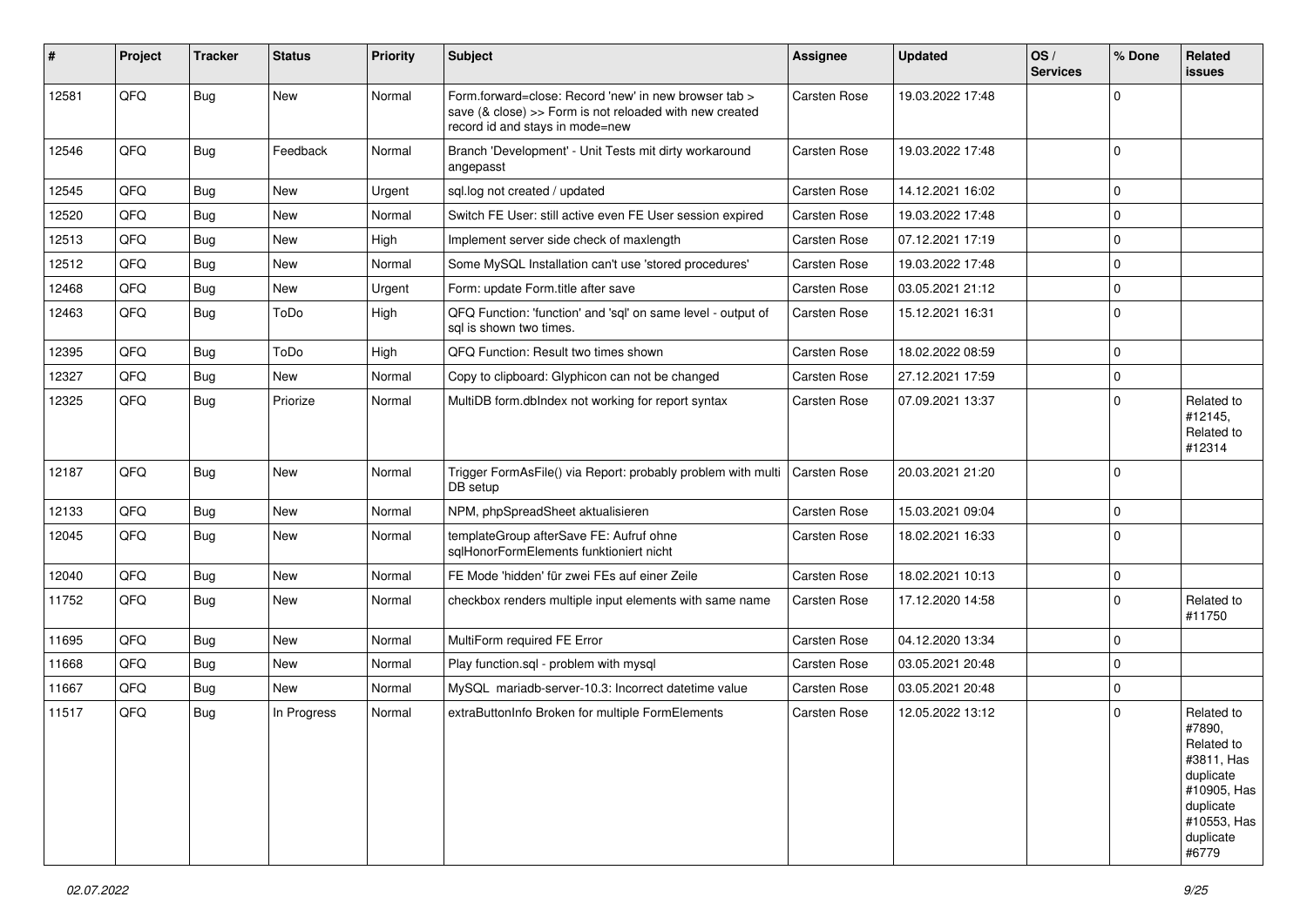| #     | Project | <b>Tracker</b> | <b>Status</b> | <b>Priority</b> | <b>Subject</b>                                                                                           | <b>Assignee</b>     | <b>Updated</b>   | OS/<br><b>Services</b> | % Done      | Related<br><b>issues</b>                                                |
|-------|---------|----------------|---------------|-----------------|----------------------------------------------------------------------------------------------------------|---------------------|------------------|------------------------|-------------|-------------------------------------------------------------------------|
| 11239 | QFQ     | <b>Bug</b>     | <b>New</b>    | Normal          | Radiobutton (plain): horizontales Rendern abhängig vom<br>Datentyp in der Datenbank                      | Carsten Rose        | 30.09.2020 18:37 |                        | $\Omega$    |                                                                         |
| 10937 | QFQ     | <b>Bug</b>     | New           | Normal          | Fehler mit abhängigen Select- Feldern beim Positionieren                                                 | <b>Carsten Rose</b> | 12.11.2020 23:45 |                        | $\mathbf 0$ |                                                                         |
| 10704 | QFQ     | <b>Bug</b>     | <b>New</b>    | Normal          | wkhtml problem rendering fullCalendar.js / fabric.js >><br>successor: puppeteer                          | <b>Carsten Rose</b> | 12.11.2020 23:45 |                        | $\Omega$    | Related to<br>#5024,<br>Related to<br>#4650.<br>Related to<br>#10715    |
| 10661 | QFQ     | <b>Bug</b>     | In Progress   | Normal          | Typo3 Warnungen                                                                                          | <b>Carsten Rose</b> | 07.09.2021 13:23 |                        | $\Omega$    | Related to<br>#12440                                                    |
| 10658 | QFQ     | <b>Bug</b>     | New           | Normal          | processReadOnly broken                                                                                   | <b>Carsten Rose</b> | 27.05.2020 17:55 |                        | $\mathbf 0$ |                                                                         |
| 10640 | QFQ     | <b>Bug</b>     | <b>New</b>    | High            | TypeAhead Tag: FE editierbar trotz readOnly                                                              | <b>Carsten Rose</b> | 03.05.2021 21:12 |                        | $\Omega$    | Related to<br>#7795                                                     |
| 10588 | QFQ     | <b>Bug</b>     | <b>New</b>    | Normal          | typeahed Tag: Doku anpassen                                                                              | <b>Carsten Rose</b> | 12.11.2020 23:45 |                        | $\Omega$    |                                                                         |
| 10508 | QFQ     | Bug            | <b>New</b>    | High            | Multi Form broken on Multi DB Instance                                                                   | <b>Carsten Rose</b> | 03.05.2021 21:12 |                        | $\Omega$    |                                                                         |
| 10506 | QFQ     | <b>Bug</b>     | <b>New</b>    | High            | Template Group broken on MultiDB instance                                                                | <b>Carsten Rose</b> | 03.05.2021 21:12 |                        | $\Omega$    | Related to<br>#10505                                                    |
| 10322 | QFQ     | <b>Bug</b>     | <b>New</b>    | Normal          | FormElement / Radio: missing column 'enum' >> FE not<br>reported                                         | <b>Carsten Rose</b> | 07.05.2020 09:37 |                        | $\Omega$    |                                                                         |
| 10082 | QFQ     | Bug            | <b>New</b>    | Normal          | FE.type=SELECT - 'sanatize' Class                                                                        | <b>Carsten Rose</b> | 07.05.2020 09:36 |                        | $\Omega$    | Related to<br>#10081                                                    |
| 10081 | QFQ     | Bug            | <b>New</b>    | High            | Stale record lock after 'forbidden' character                                                            | Carsten Rose        | 03.05.2021 21:12 |                        | $\Omega$    | Related to<br>#10082,<br>Related to<br>#9789                            |
| 9975  | QFQ     | Bug            | Priorize      | Normal          | Dropdown Menu: 'r:3' broken                                                                              | <b>Carsten Rose</b> | 01.02.2020 10:13 |                        | 0           |                                                                         |
| 9958  | QFQ     | <b>Bug</b>     | Priorize      | Normal          | Broken subrecord query: no error message                                                                 | <b>Carsten Rose</b> | 05.02.2021 15:15 |                        | $\Omega$    |                                                                         |
| 9947  | QFQ     | Bug            | Priorize      | Normal          | Unwanted error message if missing 'typeAheadSqlPrefetch'                                                 | <b>Carsten Rose</b> | 01.02.2020 10:13 |                        | $\Omega$    |                                                                         |
| 9862  | QFQ     | Bug            | Priorize      | Normal          | Failed writing to sql mail qfq.log should throw an exception                                             | <b>Carsten Rose</b> | 01.02.2020 10:13 |                        | $\mathbf 0$ |                                                                         |
| 9834  | QFQ     | <b>Bug</b>     | Priorize      | Normal          | Input elements with tag 'disabled' are missing on<br>form-submit: server option 'processReadOnly' broken | <b>Carsten Rose</b> | 07.12.2021 16:43 |                        | $\Omega$    | Related to<br>#9691,<br>Related to<br>#5305, Has<br>duplicate<br>#12331 |
| 9783  | QFQ     | Bug            | <b>New</b>    | Normal          | Email with special characters                                                                            | <b>Carsten Rose</b> | 01.02.2020 23:22 |                        | $\Omega$    |                                                                         |
| 9773  | QFQ     | Bug            | <b>New</b>    | Normal          | form.parameter.formModeGlobal=requiredOff                                                                | Carsten Rose        | 01.02.2020 15:56 |                        | $\Omega$    |                                                                         |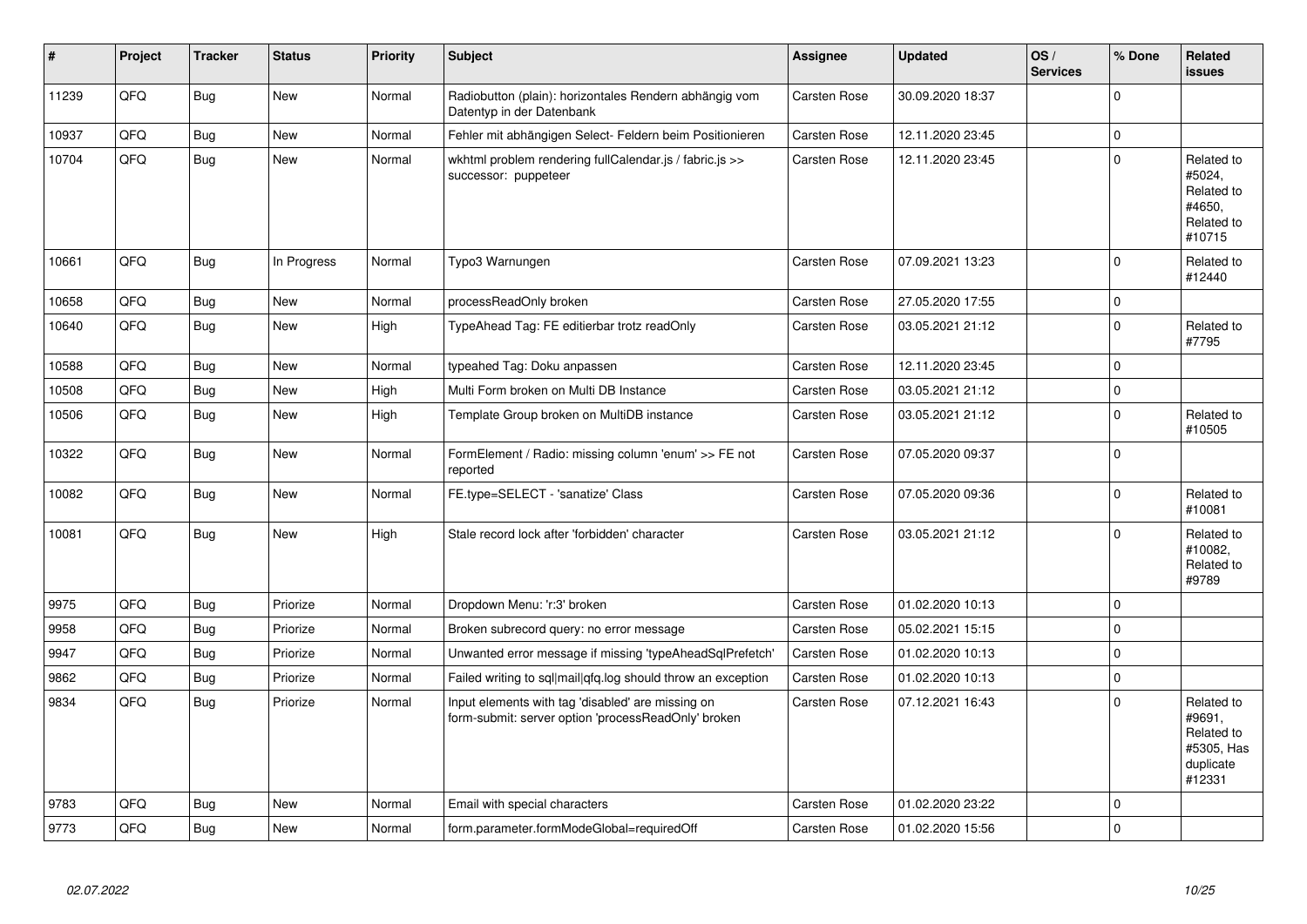| #    | Project | <b>Tracker</b> | <b>Status</b>     | <b>Priority</b> | <b>Subject</b>                                                                          | <b>Assignee</b>     | <b>Updated</b>   | OS/<br><b>Services</b> | % Done      | Related<br><b>issues</b>                     |
|------|---------|----------------|-------------------|-----------------|-----------------------------------------------------------------------------------------|---------------------|------------------|------------------------|-------------|----------------------------------------------|
| 9669 | QFQ     | <b>Bug</b>     | Some day<br>maybe | Normal          | Checkbox / Template Group: radio/checkbox visible broken<br>after 'add'                 | Carsten Rose        | 16.06.2021 13:47 |                        | $\Omega$    | Related to<br>#8091                          |
| 9534 | QFQ     | <b>Bug</b>     | Priorize          | Urgent          | FE.type=upload: 'Unknown Mode: ID"                                                      | Carsten Rose        | 03.05.2021 21:14 |                        | $\mathbf 0$ | Related to<br>#9532                          |
| 9533 | QFQ     | <b>Bug</b>     | <b>New</b>        | Normal          | FE.type=upload: Check in 'beforeSave' if upload is given                                | Carsten Rose        | 01.02.2020 23:22 |                        | $\Omega$    | Related to<br>#11523                         |
| 9531 | QFQ     | <b>Bug</b>     | <b>New</b>        | High            | FE File: Dynamic Update / modeSql / required detected even   Carsten Rose<br>it not set |                     | 11.06.2021 20:32 |                        | $\mathbf 0$ | Related to<br>#12398                         |
| 9347 | QFQ     | <b>Bug</b>     | New               | High            | FE.type=upload with dynamic show/hidden: required not<br>detected                       | Carsten Rose        | 12.06.2021 10:40 |                        | $\mathbf 0$ | Related to<br>#5305,<br>Related to<br>#12398 |
| 9317 | QFQ     | <b>Bug</b>     | <b>New</b>        | Normal          | FE.type=note: with dynamic show/hidden an empty label<br>causes trouble                 | Carsten Rose        | 01.02.2020 23:22 |                        | $\mathbf 0$ |                                              |
| 9281 | QFQ     | <b>Bug</b>     | Some day<br>maybe | Normal          | Allow STRICT_TRANS_TABLES                                                               | Carsten Rose        | 02.01.2021 18:43 |                        | $\mathbf 0$ |                                              |
| 9177 | QFQ     | <b>Bug</b>     | <b>New</b>        | Normal          | Bug? QFQ tries to save an action FE, which has real<br>existing column name             | Carsten Rose        | 01.02.2020 23:22 |                        | $\mathbf 0$ |                                              |
| 9173 | QFQ     | <b>Bug</b>     | Priorize          | Urgent          | Stale Record Lock: Firefox                                                              | Carsten Rose        | 03.05.2021 21:14 |                        | $\mathbf 0$ | Related to<br>#9789                          |
| 9127 | QFQ     | Bug            | <b>New</b>        | Normal          | Error Message: change 'roll over' color - text not readable                             | Carsten Rose        | 01.02.2020 23:22 |                        | $\mathbf 0$ |                                              |
| 9121 | QFQ     | <b>Bug</b>     | Priorize          | High            | sip links have r and __dbIndexData set                                                  | Carsten Rose        | 12.06.2021 10:41 |                        | $\mathbf 0$ |                                              |
| 9077 | QFQ     | <b>Bug</b>     | New               | Normal          | typeAheadSql: report broken SQL                                                         | Carsten Rose        | 29.06.2022 22:35 |                        | $\mathbf 0$ | Related to<br>#4018                          |
| 9013 | QFQ     | <b>Bug</b>     | <b>New</b>        | Normal          | Error in Twig template not handled                                                      | Carsten Rose        | 20.10.2021 13:43 |                        | $\mathbf 0$ |                                              |
| 8668 | QFQ     | <b>Bug</b>     | <b>New</b>        | High            | Pill disabled: dyamic mode 'hidden' not respected - FE is still<br>required             | Carsten Rose        | 03.05.2021 21:14 |                        | $\mathbf 0$ |                                              |
| 8431 | QFQ     | <b>Bug</b>     | New               | High            | autocron.php with wrong path                                                            | Carsten Rose        | 03.05.2021 21:14 |                        | $\mathbf 0$ |                                              |
| 8106 | QFQ     | <b>Bug</b>     | Some day<br>maybe | Normal          | Dynamic Update: Feld kann nicht auf empty zurückgesetzt<br>werden                       | Carsten Rose        | 11.12.2019 16:01 |                        | $\mathbf 0$ |                                              |
| 8083 | QFQ     | <b>Bug</b>     | New               | High            | FormEditor: primary table list does not respect<br>'indexDb={{indexData:Y}}'            | Carsten Rose        | 03.05.2021 21:14 |                        | $\mathbf 0$ | Has<br>duplicate<br>#6678                    |
| 8049 | QFQ     | <b>Bug</b>     | New               | Normal          | FE.type=note, column 'value': text moves some pixel to top<br>after save                | Carsten Rose        | 01.02.2020 23:22 |                        | $\mathbf 0$ |                                              |
| 8037 | QFQ     | <b>Bug</b>     | Priorize          | Normal          | FE.type=upload (advanced mode): {{slaveId:V}} missing<br>during dynamic update          | Carsten Rose        | 01.02.2020 10:13 |                        | $\mathbf 0$ |                                              |
| 7899 | QFQ     | <b>Bug</b>     | New               | High            | Fe.type=password / retype / required: always complain about<br>missing value            | <b>Carsten Rose</b> | 03.05.2021 21:14 |                        | $\mathbf 0$ |                                              |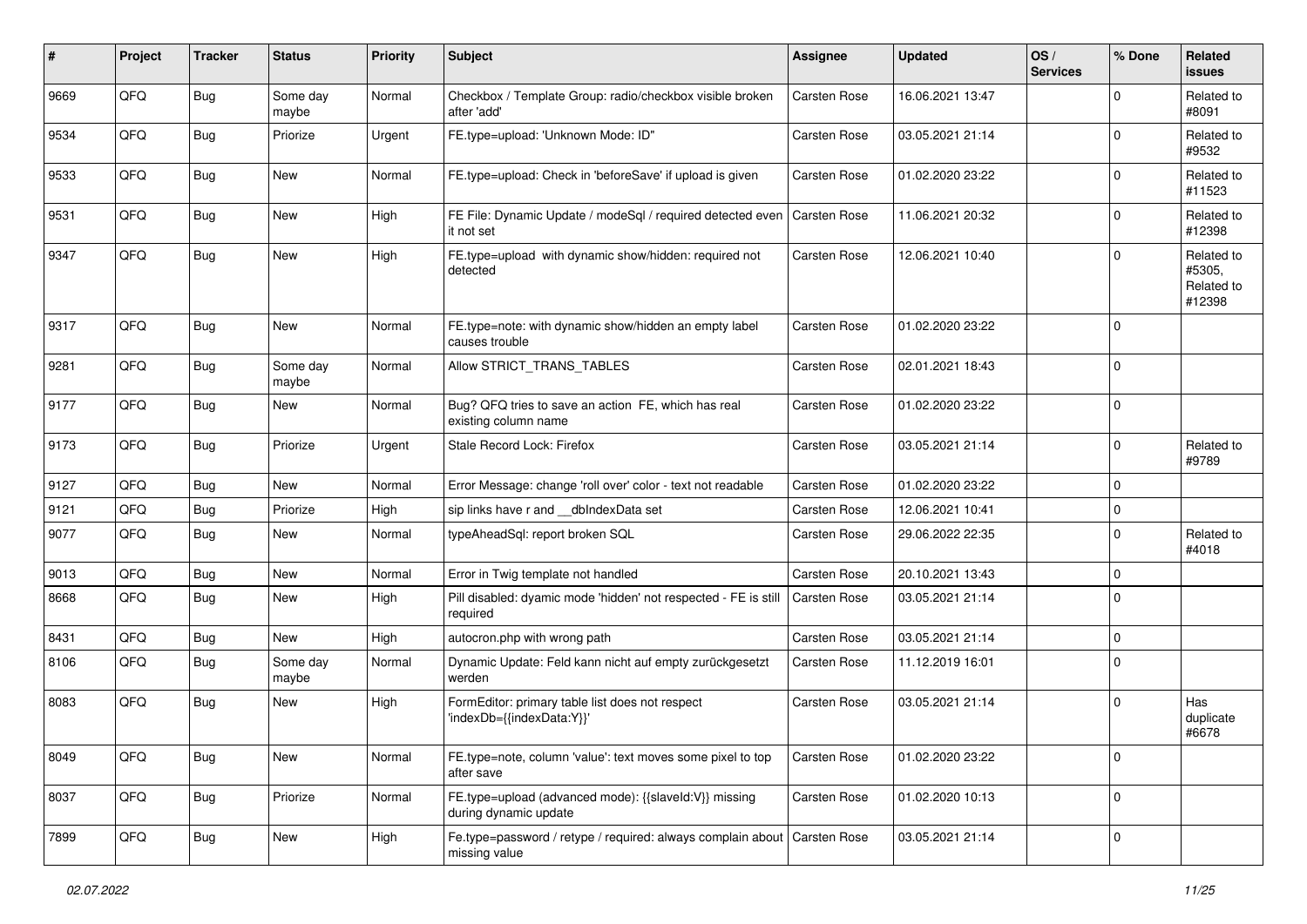| #    | Project | Tracker    | <b>Status</b>     | <b>Priority</b> | <b>Subject</b>                                                                                                   | Assignee            | <b>Updated</b>   | OS/<br><b>Services</b> | % Done       | Related<br>issues    |
|------|---------|------------|-------------------|-----------------|------------------------------------------------------------------------------------------------------------------|---------------------|------------------|------------------------|--------------|----------------------|
| 7890 | QFQ     | Bug        | <b>New</b>        | Normal          | FormElement 'required': extraButtonInfo not aligned                                                              | <b>Carsten Rose</b> | 11.06.2021 21:17 |                        | 0            | Related to<br>#11517 |
| 7795 | QFQ     | Bug        | <b>New</b>        | Normal          | Readonly Form: Typeahead-Felder                                                                                  | <b>Carsten Rose</b> | 01.02.2020 23:22 |                        | 0            | Related to<br>#10640 |
| 7685 | QFQ     | <b>Bug</b> | <b>New</b>        | Normal          | Open FormElement from QFQ error message and save<br>modified record: error about missing {{formId:F}}            | <b>Carsten Rose</b> | 01.02.2020 23:22 |                        | $\Omega$     |                      |
| 7656 | QFQ     | <b>Bug</b> | Priorize          | Normal          | FE with required, 'pattern' and 'extraButtonLock': always<br>complain about missing value                        | <b>Carsten Rose</b> | 01.02.2020 10:13 |                        | $\Omega$     |                      |
| 7650 | QFQ     | Bug        | New               | High            | Optional do not show 'required' sign on FormElement                                                              | <b>Carsten Rose</b> | 03.05.2021 21:14 |                        | $\mathbf 0$  |                      |
| 7616 | QFQ     | Bug        | Priorize          | Normal          | Selectlist with Enum & Dynamic Update                                                                            | <b>Carsten Rose</b> | 01.02.2020 10:13 |                        | $\mathbf{0}$ |                      |
| 7574 | QFQ     | Bug        | <b>New</b>        | Normal          | Substitute error: form element not reported / dont parse<br>Form.note                                            | <b>Carsten Rose</b> | 01.02.2020 23:21 |                        | $\Omega$     |                      |
| 7547 | QFQ     | <b>Bug</b> | <b>New</b>        | Normal          | Error Message in afterSave: wrong parameter column<br>reported                                                   | <b>Carsten Rose</b> | 01.02.2020 23:22 |                        | $\mathbf 0$  |                      |
| 7524 | QFQ     | Bug        | <b>New</b>        | Normal          | QFQ throws a 'General Error' if 'fileadmin/protected/log/' is<br>not writeable                                   | <b>Carsten Rose</b> | 01.02.2020 23:22 |                        | $\Omega$     |                      |
| 7513 | QFQ     | <b>Bug</b> | <b>New</b>        | Normal          | Radios not correct aligned                                                                                       | <b>Carsten Rose</b> | 01.02.2020 23:22 |                        | $\Omega$     |                      |
| 7512 | QFQ     | <b>Bug</b> | <b>New</b>        | Normal          | FE: inputType=number >> 'pattern' is not respected                                                               | <b>Carsten Rose</b> | 01.02.2020 23:22 |                        | $\Omega$     |                      |
| 7456 | QFQ     | <b>Bug</b> | Some day<br>maybe | Low             | Todos in Code: solve or make ticket                                                                              | <b>Carsten Rose</b> | 16.09.2021 15:10 |                        | $\Omega$     |                      |
| 7261 | QFQ     | Bug        | <b>New</b>        | Normal          | Report path Filename for user without path, only the filename                                                    | <b>Carsten Rose</b> | 01.02.2020 23:21 |                        | $\mathbf 0$  |                      |
| 7219 | QFQ     | Bug        | <b>New</b>        | Normal          | typeSheadSql / typeAheadSqlPrefetch: change to curly<br>braces                                                   | Carsten Rose        | 01.02.2020 23:21 |                        | $\Omega$     |                      |
| 7014 | QFQ     | Bug        | <b>New</b>        | Normal          | Sending invalid emails succeeds when<br>debug.redirectAllMailTo is set                                           | <b>Carsten Rose</b> | 01.02.2020 23:21 |                        | $\Omega$     |                      |
| 7002 | QFQ     | <b>Bug</b> | <b>New</b>        | Normal          | Dynamic Update: row does not disappear / appear                                                                  | <b>Carsten Rose</b> | 01.02.2020 23:22 |                        | $\Omega$     |                      |
| 6912 | QFQ     | <b>Bug</b> | <b>New</b>        | Normal          | error Message Var 'deadline' already set in SIP - in Form<br>with FE.value={{deadline:R:::{{deadlinePeriod:Y}}}} | Carsten Rose        | 01.02.2020 23:21 |                        | $\Omega$     |                      |
| 6677 | QFQ     | <b>Bug</b> | <b>New</b>        | Normal          | Error message FE Action Element: no/wrong FE reference<br>who cause the problem.                                 | Carsten Rose        | 01.02.2020 23:21 |                        | $\Omega$     |                      |
| 6574 | QFQ     | Bug        | Priorize          | Normal          | gfg.log: Fehlermeldung wurde angezeigt, aber nicht geloggt                                                       | <b>Carsten Rose</b> | 01.02.2020 10:13 |                        | $\mathbf{0}$ |                      |
| 6483 | QFQ     | <b>Bug</b> | <b>New</b>        | Normal          | R Store funktioniert nicht bei 'Report Notation' im FE                                                           | <b>Carsten Rose</b> | 01.02.2020 23:21 |                        | $\mathbf 0$  |                      |
| 6462 | QFQ     | <b>Bug</b> | <b>New</b>        | Normal          | File Upload: Nutzlose Fehlermeldung wenn Datei zu gross                                                          | <b>Carsten Rose</b> | 01.02.2020 23:21 |                        | $\mathbf 0$  | Related to<br>#6139  |
| 6116 | QFQ     | <b>Bug</b> | Priorize          | High            | value of checkbox not saved                                                                                      | <b>Carsten Rose</b> | 07.12.2021 17:19 |                        | $\mathbf 0$  |                      |
| 5991 | QFQ     | Bug        | Some day<br>maybe | Normal          | URLs with 'I' or long parameter are problematic                                                                  | <b>Carsten Rose</b> | 01.02.2020 23:19 |                        | $\Omega$     |                      |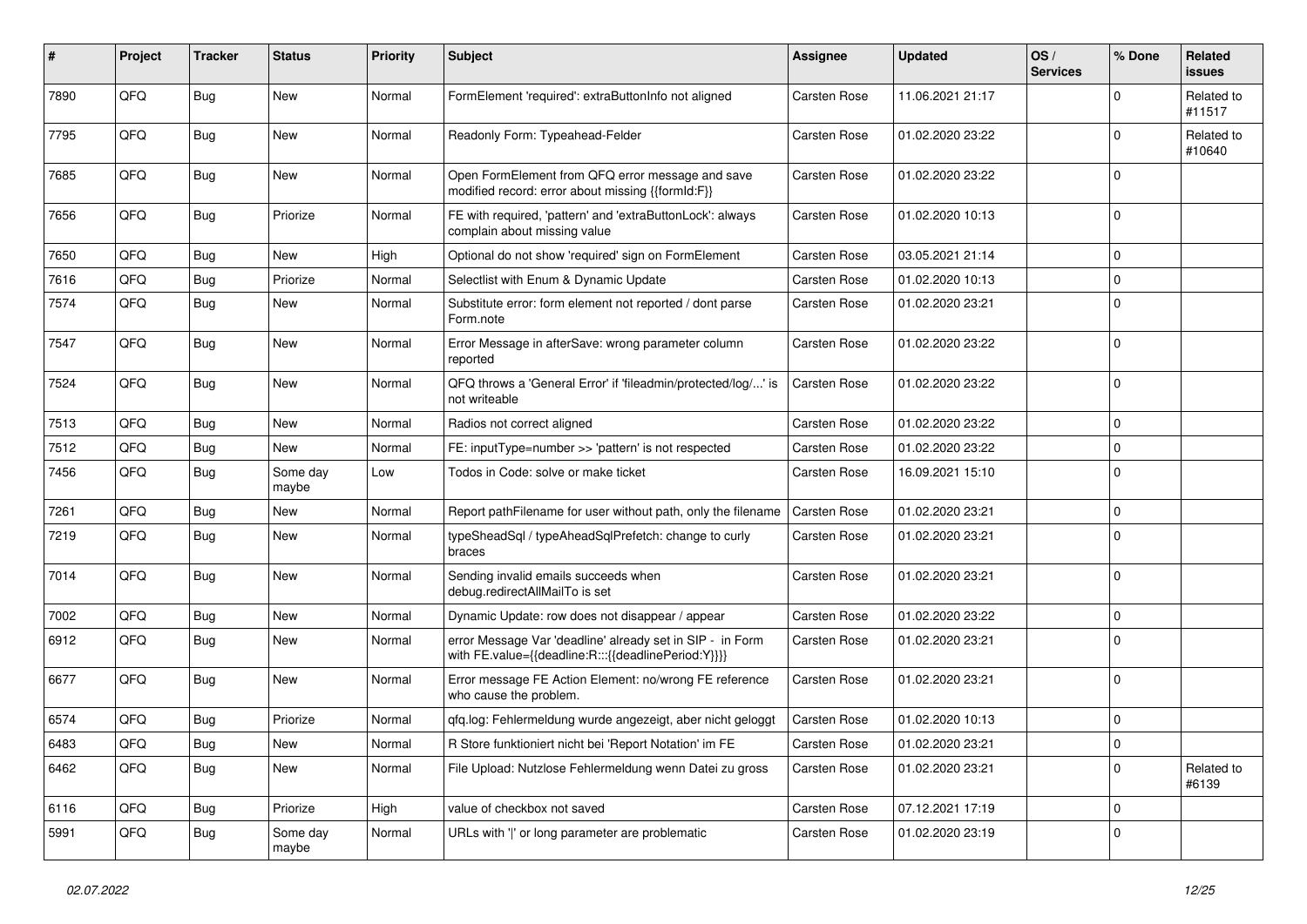| #    | Project | <b>Tracker</b> | <b>Status</b>     | <b>Priority</b> | Subject                                                                                                              | Assignee            | <b>Updated</b>   | OS/<br><b>Services</b> | % Done      | Related<br>issues                              |
|------|---------|----------------|-------------------|-----------------|----------------------------------------------------------------------------------------------------------------------|---------------------|------------------|------------------------|-------------|------------------------------------------------|
| 5768 | QFQ     | <b>Bug</b>     | Some day<br>maybe | Normal          | '{{pageLanguage:T}}' missing if QFQ is called via api                                                                | Carsten Rose        | 01.02.2020 23:19 |                        | $\Omega$    |                                                |
| 5706 | QFQ     | Bug            | Some day<br>maybe | Normal          | upload: fileDestination needs to be sanatized                                                                        | Carsten Rose        | 01.02.2020 23:19 |                        | $\Omega$    |                                                |
| 5576 | QFQ     | Bug            | New               | Normal          | Using MySQL 'DROP' requires privilege - wich is not really<br>necessary.                                             | <b>Carsten Rose</b> | 01.02.2020 23:21 |                        | $\Omega$    |                                                |
| 5559 | QFQ     | Bug            | <b>New</b>        | Normal          | FE.type = Upload: 'accept' might contain variables                                                                   | Carsten Rose        | 11.05.2020 21:23 |                        | 0           |                                                |
| 5557 | QFQ     | <b>Bug</b>     | Some day<br>maybe | Normal          | Form load: STORE_RECORD filled, but should be empty                                                                  | Carsten Rose        | 01.02.2020 23:19 |                        | $\Omega$    |                                                |
| 5459 | QFQ     | Bug            | New               | High            | Multi DB: spread system tables between 'QFQ' and<br>'Data'-DB                                                        | Carsten Rose        | 03.05.2021 21:14 |                        | $\Omega$    | Related to<br>#4720                            |
| 5305 | QFQ     | Bug            | <b>New</b>        | Normal          | Upload FormElement: nicht disabled by readonly Form                                                                  | <b>Carsten Rose</b> | 16.06.2021 13:43 |                        | $\Omega$    | Related to<br>#9347,<br>Related to<br>#9834    |
| 5221 | QFQ     | Bug            | <b>New</b>        | High            | Download Dialog: Bleibt stehen in FF wenn Datei<br>automatisch gespeichert wird.                                     | <b>Carsten Rose</b> | 03.05.2021 21:14 |                        | $\Omega$    |                                                |
| 5021 | QFQ     | Bug            | Some day<br>maybe | Normal          | FE.typ=extra - during save displays error 'datum2' already<br>filled in STORE_SIP - the value is stored nevertheless | Carsten Rose        | 01.02.2020 23:19 |                        | $\Omega$    | Related to<br>#3875                            |
| 4771 | QFQ     | Bug            | Some day<br>maybe | Normal          | qfq: select-down-values empty after save (edit-form for<br>program administrators)                                   | <b>Carsten Rose</b> | 01.02.2020 23:20 |                        | $\Omega$    | Related to<br>#4549, Has<br>duplicate<br>#4282 |
| 4756 | QFQ     | Bug            | New               | Normal          | Form dirty even nothing changes                                                                                      | Carsten Rose        | 11.12.2019 16:16 |                        | $\Omega$    |                                                |
| 4659 | QFQ     | Bug            | Some day<br>maybe | Normal          | infoButtonExtra                                                                                                      | Carsten Rose        | 01.02.2020 23:20 |                        | $\Omega$    |                                                |
| 4651 | QFQ     | <b>Bug</b>     | Some day<br>maybe | Normal          | "Loading document" Modal wird angezeigt bei uzhcd type=2<br>Ansicht                                                  | <b>Carsten Rose</b> | 01.02.2020 23:20 |                        | $\Omega$    |                                                |
| 4583 | QFQ     | Bug            | Some day<br>maybe | Normal          | Dynamic Update bei TypeAhead Feldern                                                                                 | Carsten Rose        | 01.02.2020 23:19 |                        | $\Omega$    |                                                |
| 4549 | QFQ     | Bug            | Some day<br>maybe | Normal          | TemplateGroups: FE.type SELECT loose selected value<br>after save                                                    | Carsten Rose        | 01.02.2020 23:20 |                        | $\Omega$    | Related to<br>#4548,<br>Related to<br>#4771    |
| 4528 | QFQ     | Bug            | Some day<br>maybe | Normal          | extraButtonLock mit SQLAhead Bug                                                                                     | Carsten Rose        | 01.02.2020 23:19 |                        | $\mathbf 0$ |                                                |
| 4328 | QFQ     | <b>Bug</b>     | Some day<br>maybe | Normal          | Error Message: Show FE name/number on problems in FE                                                                 | Carsten Rose        | 01.02.2020 23:20 |                        | 0           |                                                |
| 4293 | QFQ     | <b>Bug</b>     | Some day<br>maybe | Normal          | Download broken if token 'd:' is missing - but no error<br>message                                                   | Carsten Rose        | 11.12.2019 16:03 |                        | 0           | Related to<br>#7514                            |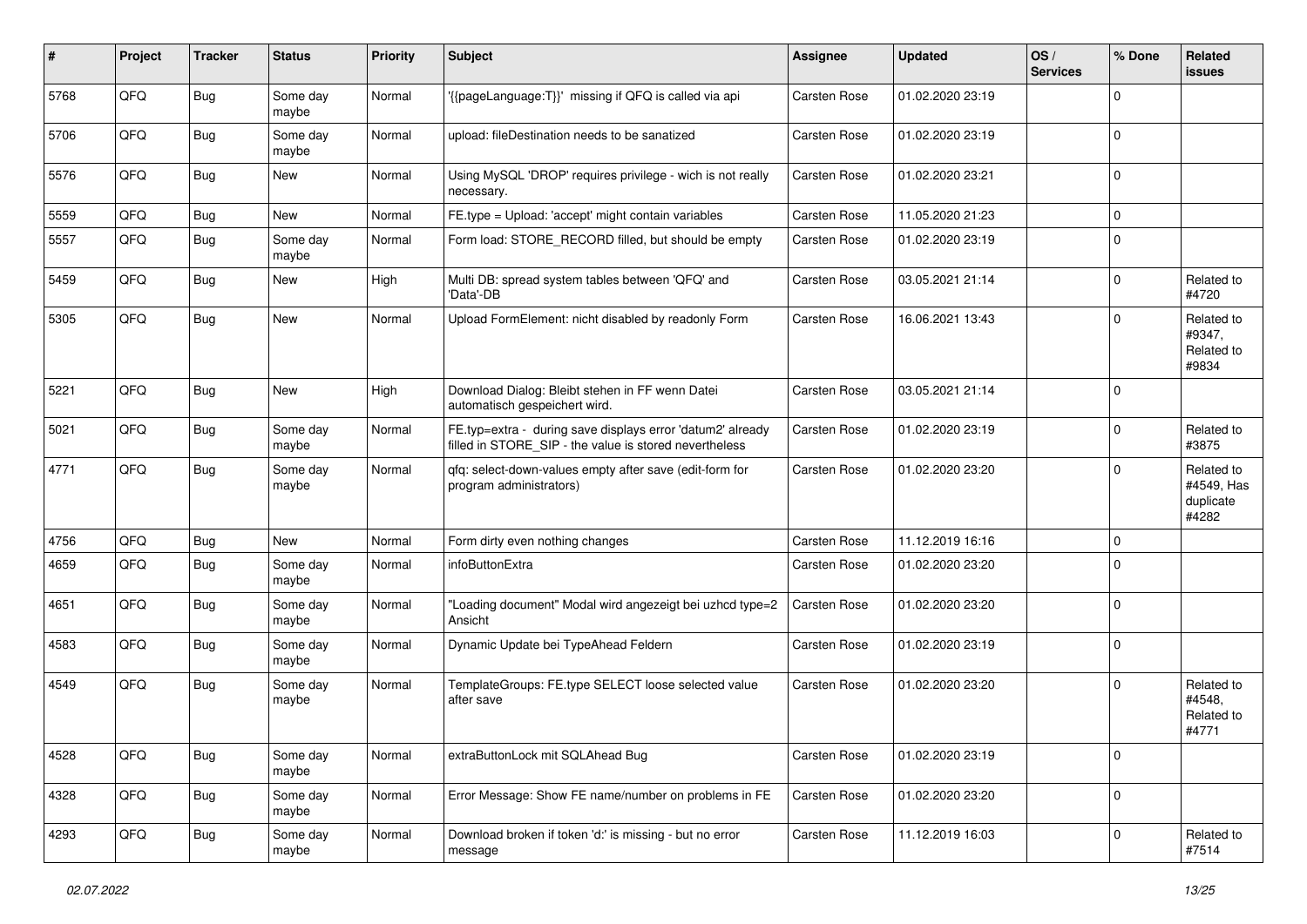| ∦     | Project | <b>Tracker</b> | <b>Status</b>     | <b>Priority</b> | <b>Subject</b>                                                                                                                | <b>Assignee</b>     | <b>Updated</b>   | OS/<br><b>Services</b> | % Done       | Related<br>issues    |
|-------|---------|----------------|-------------------|-----------------|-------------------------------------------------------------------------------------------------------------------------------|---------------------|------------------|------------------------|--------------|----------------------|
| 4279  | QFQ     | Bug            | Some day<br>maybe | High            | config.linkVars lost                                                                                                          | <b>Carsten Rose</b> | 03.05.2021 21:14 |                        | $\Omega$     |                      |
| 4092  | QFQ     | <b>Bug</b>     | Some day<br>maybe | Normal          | 1) Logging verbessern wann welches FE warum ausgefuehrt<br>wird, 2) Documentation: Best Practice Template Group               | <b>Carsten Rose</b> | 01.02.2020 23:19 |                        | $\Omega$     | Related to<br>#3504  |
| 4008  | QFQ     | <b>Bug</b>     | Some day<br>maybe | Normal          | FormElemen.type=sendmail: wrong 'TO' if 'real<br>name <rea@mail.to>' is used</rea@mail.to>                                    | <b>Carsten Rose</b> | 11.12.2019 16:03 |                        | $\Omega$     |                      |
| 3895  | QFQ     | Bug            | Some day<br>maybe | Normal          | typeahead pedantic: on lehrkredit Idap webpass - if only one<br>person is in dropdown, such person can't be selected          | Carsten Rose        | 11.12.2019 16:03 |                        | $\Omega$     |                      |
| 3882  | QFQ     | <b>Bug</b>     | Some day<br>maybe | Normal          | templateGroup: disable 'add' if limit is reached - funktioniert<br>nicht wenn bereits records existierten                     | <b>Carsten Rose</b> | 11.12.2019 16:03 |                        | $\Omega$     |                      |
| 3811  | QFQ     | Bug            | Some day<br>maybe | Normal          | Dynamic Update: extraButtonInfo - Text aktualisieren                                                                          | Carsten Rose        | 11.12.2019 16:03 |                        | $\Omega$     | Related to<br>#11517 |
| 3782  | QFQ     | Bug            | Priorize          | Normal          | Bei fehlerhafter Eingabe (z.B. Datum) sollte das erwartete<br>Format angezeigt werden                                         | Carsten Rose        | 01.02.2020 10:13 |                        | $\Omega$     |                      |
| 3750  | QFQ     | Bug            | Some day<br>maybe | Normal          | FE in a row: if one violates check, all are red                                                                               | <b>Carsten Rose</b> | 11.12.2019 16:03 |                        | $\mathbf 0$  |                      |
| 3682  | QFQ     | <b>Bug</b>     | Some day<br>maybe | Normal          | Dynamic update: Radio buttons                                                                                                 | <b>Carsten Rose</b> | 11.12.2019 16:02 |                        | $\mathbf 0$  |                      |
| 3588  | QFQ     | <b>Bug</b>     | Some day<br>maybe | Normal          | templateGroup: versteckte Elemente werden weiterhin<br>gespeichert.                                                           | <b>Carsten Rose</b> | 11.12.2019 16:02 |                        | $\Omega$     |                      |
| 3570  | QFQ     | Bug            | Some day<br>maybe | High            | Formular mit prmitnew permitEdit=Always wird nicht<br>aufgerufen (ist leer)                                                   | <b>Carsten Rose</b> | 03.05.2021 21:14 |                        | $\Omega$     |                      |
| 3547  | QFQ     | <b>Bug</b>     | <b>New</b>        | Normal          | FE of type 'note' causes writing of empty fields.                                                                             | Carsten Rose        | 01.02.2020 23:21 |                        | $\Omega$     |                      |
| 3349  | QFQ     | <b>Bug</b>     | Some day<br>maybe | Normal          | config.qfq.ini: a) vertraegt keine '=' im Value (z.B. Passwort),<br>b) Values sollten in ticks einschliessbar sein (spaces, ) | <b>Carsten Rose</b> | 11.12.2019 16:02 |                        | $\mathbf 0$  |                      |
| 3130  | QFQ     | Bug            | Some day<br>maybe | Normal          | Debug Info's nicht korrekt nach 'New > Save'.                                                                                 | Carsten Rose        | 11.12.2019 16:03 |                        | $\Omega$     | Related to<br>#3253  |
| 3109  | QFQ     | <b>Bug</b>     | Some day<br>maybe | High            | RealUrl: Links werden nicht korrekt gerendert                                                                                 | Carsten Rose        | 03.05.2021 21:14 |                        | $\mathbf{0}$ |                      |
| 3061  | QFQ     | Bug            | Some day<br>maybe | High            | winstitute: mysql connection durcheinander - nmhp17<br>(ag7)/QFQ arbeitet mit DB/Tabellen von biostat.                        | <b>Carsten Rose</b> | 03.05.2021 21:14 |                        | $\Omega$     |                      |
| 2643  | QFQ     | Bug            | Some day<br>maybe | Normal          | Zend / PHP Webinars anschauen                                                                                                 | Carsten Rose        | 01.02.2020 15:56 |                        | $\mathbf{0}$ |                      |
| 12632 | QFQ     | Feature        | New               | Normal          | TinyMCE: Prepare CSS classes for images                                                                                       | Carsten Rose        | 04.06.2021 14:35 |                        | 100          | Blocked by<br>#12186 |
| 12584 | QFQ     | Feature        | Feedback          | Normal          | T3 v10 migration script: replace alias-patterns (v11)                                                                         | Carsten Rose        | 28.05.2022 11:12 |                        | 100          |                      |
| 10115 | QFQ     | Feature        | New               | Normal          | TypeAhead: static list                                                                                                        | Carsten Rose        | 26.02.2020 16:42 |                        | 100          |                      |
| 3402  | QFQ     | Feature        | Some day<br>maybe | Normal          | Syntax Highlighting via CodeMirror                                                                                            | Carsten Rose        | 11.12.2019 16:02 |                        | 100          | Related to<br>#3207  |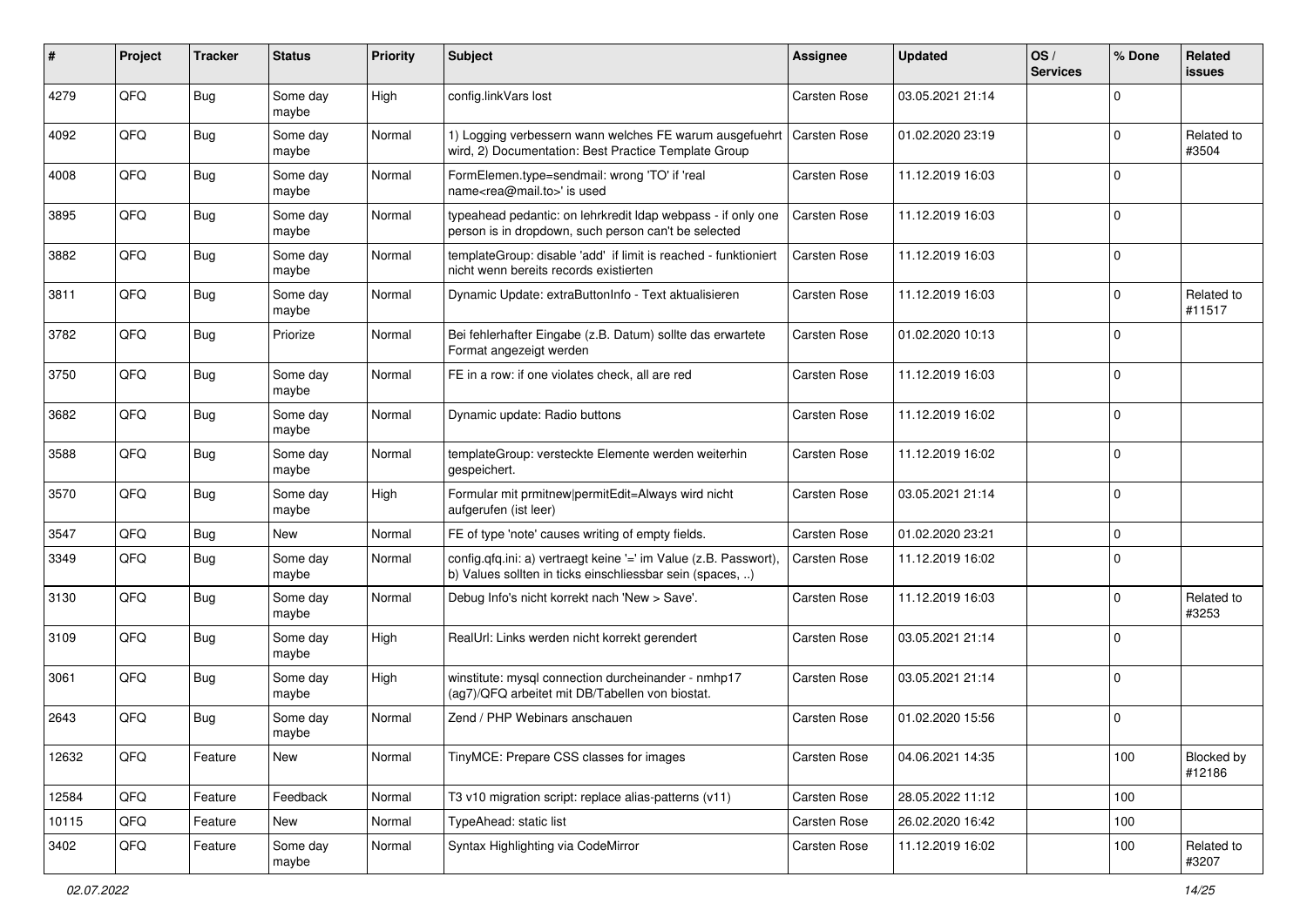| $\vert$ # | Project | <b>Tracker</b> | <b>Status</b>              | <b>Priority</b> | <b>Subject</b>                                                               | Assignee     | <b>Updated</b>   | OS/<br><b>Services</b> | % Done              | Related<br><b>issues</b>                                               |
|-----------|---------|----------------|----------------------------|-----------------|------------------------------------------------------------------------------|--------------|------------------|------------------------|---------------------|------------------------------------------------------------------------|
| 13330     | QFQ     | Feature        | In Progress                | Normal          | Multi Form: Upload                                                           | Carsten Rose | 07.11.2021 12:40 |                        | 50                  | Related to<br>#9706                                                    |
| 12440     | QFQ     | Feature        | In Progress                | Normal          | Typo3 V10 upgrade (durchfuehren und testen)                                  | Carsten Rose | 21.03.2022 09:53 |                        | 50                  | Related to<br>#12357,<br>Related to<br>#12067,<br>Related to<br>#10661 |
| 6609      | QFQ     | Feature        | <b>New</b>                 | Normal          | Formlet: JSON API erweitern                                                  | Carsten Rose | 01.02.2020 23:21 |                        | 50                  |                                                                        |
| 9517      | QFQ     | Feature        | In Progress                | High            | Input multiple tags with typeahead                                           | Carsten Rose | 03.05.2021 21:14 |                        | 40                  | Related to<br>#10150                                                   |
| 10793     | QFQ     | Feature        | In Progress                | Normal          | Update NPM Packages                                                          | Carsten Rose | 07.09.2021 13:25 |                        | 30                  |                                                                        |
| 14371     | QFQ     | Feature        | Priorize                   | Normal          | <b>LDAP via REPORT</b>                                                       | Carsten Rose | 19.06.2022 16:37 |                        | $\mathsf{O}\xspace$ |                                                                        |
| 14290     | QFQ     | Feature        | Priorize                   | Normal          | FormEditor: Show Table Definition                                            | Carsten Rose | 19.06.2022 16:37 |                        | $\mathbf 0$         |                                                                        |
| 14187     | QFQ     | Feature        | New                        | High            | qfq.log: show current URL                                                    | Carsten Rose | 28.05.2022 11:02 |                        | $\mathbf 0$         | Related to<br>#13933,<br>Related to<br>#12532,<br>Related to<br>#11893 |
| 14090     | QFQ     | Feature        | New                        | Normal          | Nützliche _script funktionen                                                 | Carsten Rose | 28.05.2022 11:03 |                        | $\mathbf 0$         |                                                                        |
| 13843     | QFQ     | Feature        | New                        | Normal          | Create JWT via QFQ                                                           | Carsten Rose | 19.03.2022 17:42 |                        | $\mathbf 0$         |                                                                        |
| 13841     | QFQ     | Feature        | New                        | Normal          | Create PDF via iText - evaluate                                              | Carsten Rose | 19.03.2022 17:42 |                        | $\mathbf 0$         |                                                                        |
| 13700     | QFQ     | Feature        | New                        | Normal          | Redesign qfq.io Seite                                                        | Carsten Rose | 19.03.2022 17:43 |                        | $\mathbf 0$         |                                                                        |
| 13566     | QFQ     | Feature        | Ready to sync<br>(develop) | Normal          | Delete config-example.qfq.php file                                           | Carsten Rose | 23.12.2021 09:25 |                        | $\mathbf 0$         |                                                                        |
| 13467     | QFQ     | Feature        | New                        | Normal          | ChangeLog Generator                                                          | Carsten Rose | 19.03.2022 17:46 |                        | $\mathbf 0$         | Related to<br>#11460                                                   |
| 13354     | QFQ     | Feature        | <b>New</b>                 | Normal          | Using Websocket in QFQ                                                       | Carsten Rose | 10.11.2021 15:47 |                        | $\mathbf 0$         |                                                                        |
| 12679     | QFQ     | Feature        | New                        | Normal          | tablesorter: custom column width                                             | Carsten Rose | 16.06.2021 11:10 |                        | $\mathbf 0$         |                                                                        |
| 12664     | QFQ     | Feature        | New                        | Normal          | TinyMCE: report/remove malicous HTML/JS Code                                 | Carsten Rose | 19.03.2022 17:47 |                        | $\mathbf 0$         | Related to<br>#14320                                                   |
| 12611     | QFQ     | Feature        | Some day<br>maybe          | Normal          | Refactoring: Bootstrap with Lazy Loading                                     | Carsten Rose | 08.06.2022 10:37 |                        | 0                   | Related to<br>#12490,<br>Related to<br>#10013,<br>Related to<br>#7732  |
| 12603     | QFQ     | Feature        | New                        | Normal          | Dropdown (Select), Radio, checkbox:<br>itemListAlways={{!SELECT key, value}} | Carsten Rose | 19.03.2022 17:47 |                        | $\mathbf 0$         |                                                                        |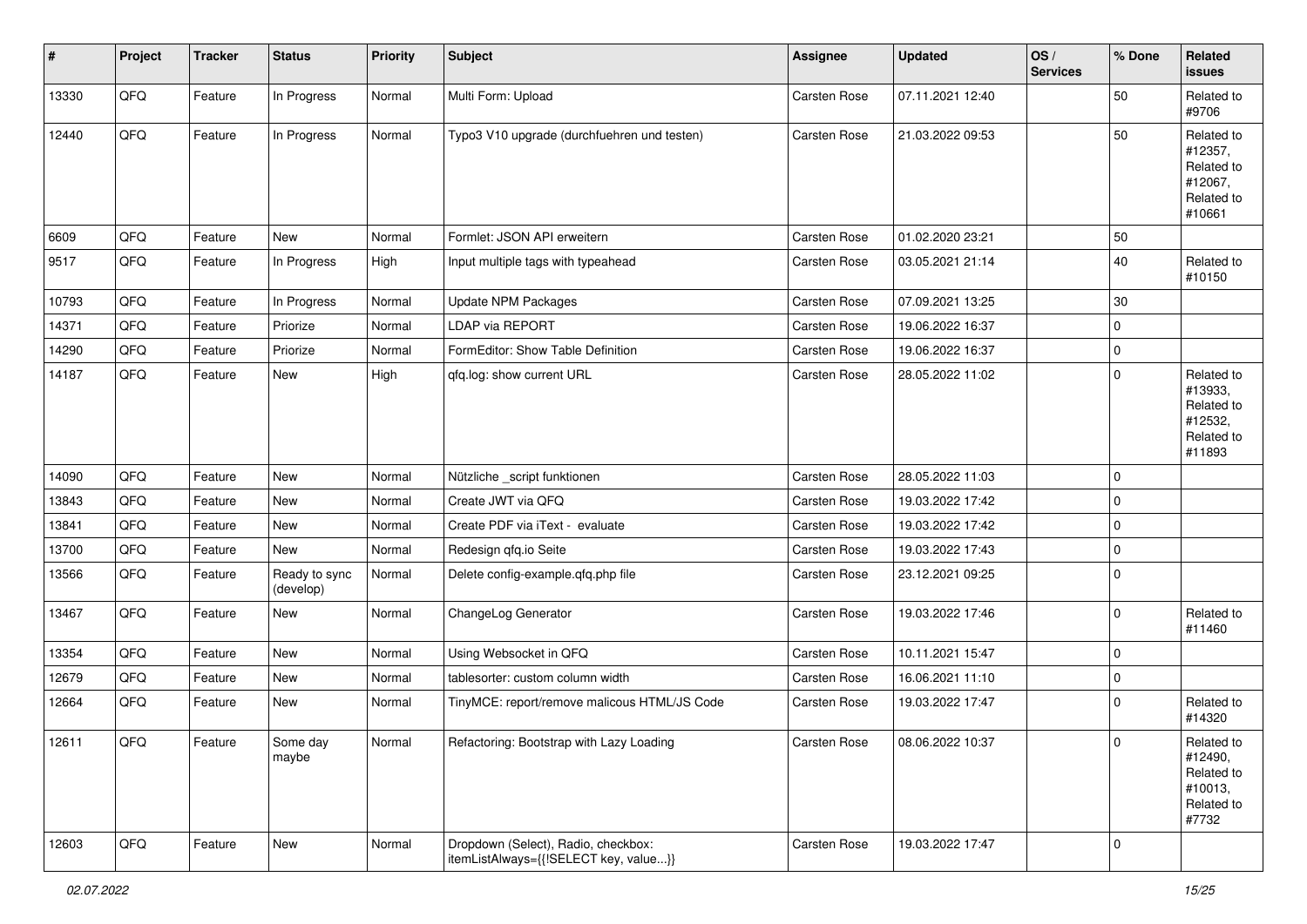| #     | Project | <b>Tracker</b> | <b>Status</b>     | <b>Priority</b> | <b>Subject</b>                                                                                                                        | <b>Assignee</b>     | <b>Updated</b>   | OS/<br><b>Services</b> | % Done         | Related<br>issues                             |
|-------|---------|----------------|-------------------|-----------------|---------------------------------------------------------------------------------------------------------------------------------------|---------------------|------------------|------------------------|----------------|-----------------------------------------------|
| 12544 | QFQ     | Feature        | <b>New</b>        | High            | a) ' AS _link' new also as ' AS _format', b) sortierung via<br>'display: none;', c) '_format' benoeitgt nicht zwingend<br>u/U/p/m/z/d | <b>Carsten Rose</b> | 14.12.2021 16:03 |                        | $\Omega$       |                                               |
| 12532 | QFQ     | Feature        | <b>New</b>        | High            | SIP-Parameter bei Seitenaufruf in Browser-Console<br>anzeigen                                                                         | <b>Carsten Rose</b> | 07.12.2021 17:19 |                        | $\Omega$       | Related to<br>#11893.<br>Related to<br>#14187 |
| 12504 | QFQ     | Feature        | Priorize          | Normal          | sql.log: report fe.id                                                                                                                 | <b>Carsten Rose</b> | 05.05.2021 22:09 |                        | $\Omega$       |                                               |
| 12503 | QFQ     | Feature        | Priorize          | Normal          | Detect dangerous UPDATE statement with missing WHERE                                                                                  | <b>Carsten Rose</b> | 05.05.2021 22:09 |                        | $\Omega$       |                                               |
| 12480 | QFQ     | Feature        | <b>New</b>        | Normal          | If QFQ upgrade is running, block further request                                                                                      | Carsten Rose        | 03.05.2021 20:45 |                        | $\Omega$       |                                               |
| 12477 | QFQ     | Feature        | <b>New</b>        | Normal          | Support for refactoring: Form, FormElement, diverse<br>Tabellen/Spalten, tt-content Records                                           | <b>Carsten Rose</b> | 03.05.2021 20:45 |                        | $\overline{0}$ |                                               |
| 12474 | QFQ     | Feature        | <b>New</b>        | Normal          | Check BaseConfigURL if it is given and the the last char is '/'                                                                       | <b>Carsten Rose</b> | 03.05.2021 20:45 |                        | $\mathbf 0$    |                                               |
| 12465 | QFQ     | Feature        | <b>New</b>        | Normal          | QFQ Function: use in FE to fill StoreRecord                                                                                           | Carsten Rose        | 05.05.2021 21:58 |                        | $\mathbf{0}$   |                                               |
| 12452 | QFQ     | Feature        | Priorize          | Normal          | BaseURL: alsways with '/' at the end                                                                                                  | <b>Carsten Rose</b> | 19.06.2022 13:45 |                        | $\Omega$       | Related to<br>#10782                          |
| 12439 | QFQ     | Feature        | In Progress       | Normal          | TinyMCE Paste from Word & Character Count/Limit                                                                                       | Carsten Rose        | 05.05.2021 22:15 |                        | $\Omega$       |                                               |
| 12413 | QFQ     | Feature        | <b>New</b>        | Normal          | STORE_TYPO3: enhance for {{be_users.email:T}},<br>{{fe users.email:T}}                                                                | <b>Carsten Rose</b> | 03.05.2021 20:45 |                        | $\Omega$       | Related to<br>#12412,<br>Related to<br>#10012 |
| 12412 | QFQ     | Feature        | <b>New</b>        | Normal          | Action/Escape qualifier 'e' (empty), '0': if given, an empty<br>string (or '0') will be treated as 'not found'                        | <b>Carsten Rose</b> | 08.05.2021 09:40 |                        | $\Omega$       | Related to<br>#12413,<br>Related to<br>#10012 |
| 12400 | QFQ     | Feature        | <b>New</b>        | Normal          | Tutorial ist in QFQ Doku, Wird in der Suche gefunden, es<br>gibt aber kein Menupunkt - Inhalt ueberpruefen                            | <b>Carsten Rose</b> | 03.05.2021 20:45 |                        | $\Omega$       |                                               |
| 12337 | QFQ     | Feature        | Some day<br>maybe | Normal          | Database.php: better caching                                                                                                          | <b>Carsten Rose</b> | 16.09.2021 15:10 |                        | $\overline{0}$ |                                               |
| 12330 | QFQ     | Feature        | New               | Normal          | Copy to input field / text area / TinyMCE                                                                                             | Carsten Rose        | 07.04.2021 09:01 |                        | $\Omega$       |                                               |
| 12315 | QFQ     | Feature        | Some day<br>maybe | Normal          | Form History (Diffs) / Backups                                                                                                        | Carsten Rose        | 16.09.2021 15:10 |                        | $\Omega$       |                                               |
| 12269 | QFQ     | Feature        | <b>New</b>        | Normal          | 2FA - Login                                                                                                                           | <b>Carsten Rose</b> | 03.05.2021 20:45 |                        | $\Omega$       |                                               |
| 12186 | QFQ     | Feature        | <b>New</b>        | High            | TinyMCE Config für Objekte                                                                                                            | Carsten Rose        | 07.12.2021 17:19 |                        | $\Omega$       | <b>Blocks</b><br>#12632                       |
| 12163 | QFQ     | Feature        | <b>New</b>        | Normal          | Checkbox: table wrap                                                                                                                  | <b>Carsten Rose</b> | 03.05.2021 20:51 |                        | $\overline{0}$ |                                               |
| 12162 | QFQ     | Feature        | <b>New</b>        | Normal          | FE.type=sendmail: personalized mailing (several mails) via<br>template                                                                | <b>Carsten Rose</b> | 03.05.2021 20:45 |                        | $\Omega$       |                                               |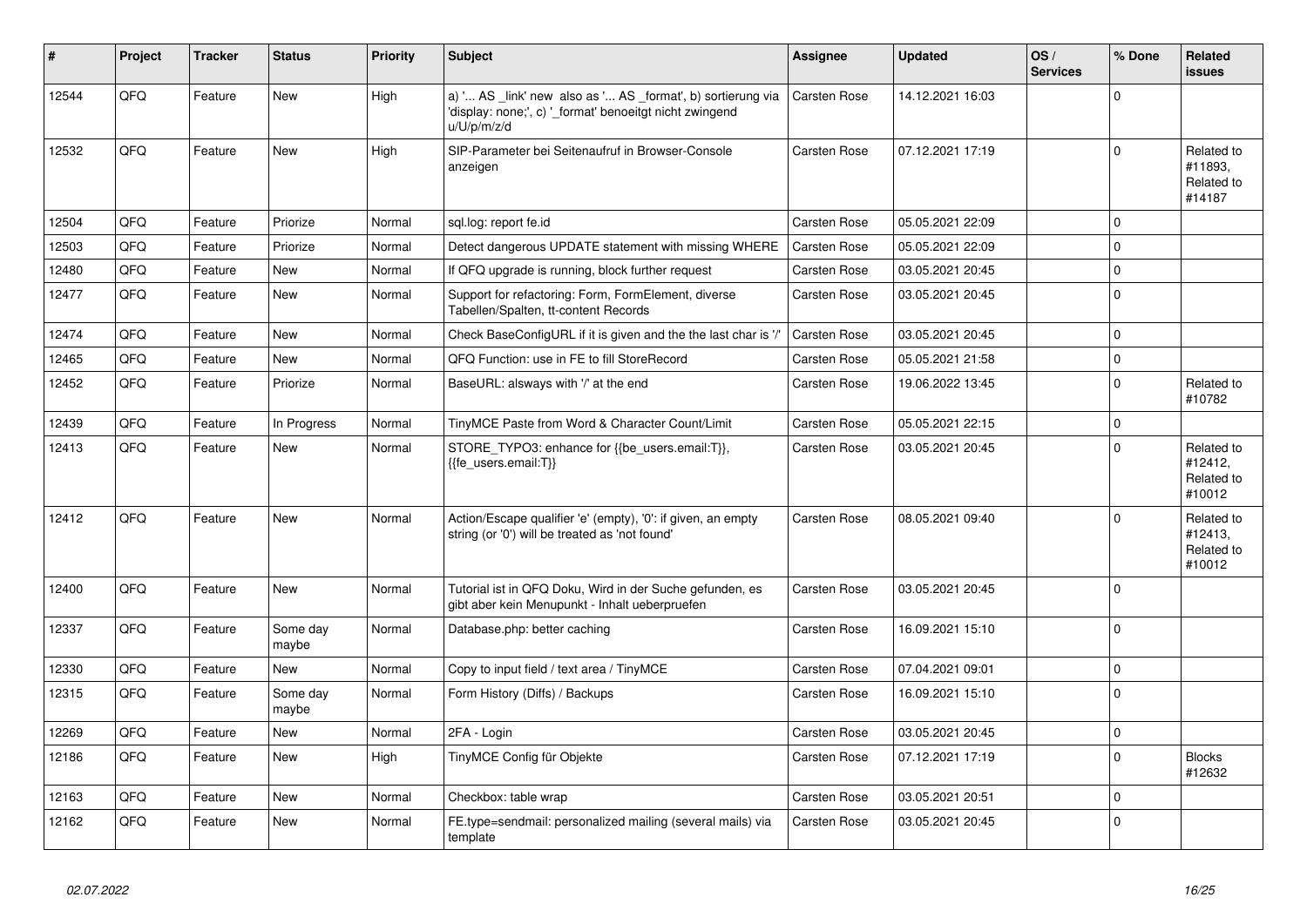| #     | Project | <b>Tracker</b> | <b>Status</b>     | <b>Priority</b> | <b>Subject</b>                                                                                       | <b>Assignee</b>                                        | <b>Updated</b>   | OS/<br><b>Services</b> | % Done      | Related<br>issues                             |                      |
|-------|---------|----------------|-------------------|-----------------|------------------------------------------------------------------------------------------------------|--------------------------------------------------------|------------------|------------------------|-------------|-----------------------------------------------|----------------------|
| 12146 | QFQ     | Feature        | New               | Normal          | Autocron Job: Anzeigen wann der naechste Job ausgefuehrt<br>wird, resp das er nicht ausgefuehrt wird | Carsten Rose                                           | 15.03.2021 15:23 |                        | $\Omega$    |                                               |                      |
| 12119 | QFQ     | Feature        | New               | Normal          | AS paged: error message missing if there ist no 'r' argument.                                        | Carsten Rose                                           | 03.05.2021 20:51 |                        | $\mathbf 0$ |                                               |                      |
| 12109 | QFQ     | Feature        | New               | Normal          | Donwload Link: Plain, SIP, Persistent Link, Peristent SIP -<br>new notation                          | Carsten Rose                                           | 03.05.2021 20:45 |                        | $\mathbf 0$ | Related to<br>#12085                          |                      |
| 12024 | QFQ     | Feature        | New               | Normal          | Excel Export: text columns by default decode<br>htmlspeciachar()                                     | Carsten Rose                                           | 17.02.2021 23:55 |                        | $\mathbf 0$ | Related to<br>#12022                          |                      |
| 12023 | QFQ     | Feature        | New               | Normal          | MySQL Stored Precdure: QDECODESPECIALCHAR()                                                          | Carsten Rose                                           | 16.02.2021 11:16 |                        | $\Omega$    | Related to<br>#12022                          |                      |
| 11980 | QFQ     | Feature        | In Progress       | Normal          | protected verzeichnis MUSS geschützt werden                                                          | Carsten Rose                                           | 07.09.2021 13:30 |                        | $\mathbf 0$ |                                               |                      |
| 11955 | QFQ     | Feature        | New               | Normal          | subrecord: new title option to set <th> attributes - e.g. to<br/>customize tablesorter options.</th> | attributes - e.g. to<br>customize tablesorter options. | Carsten Rose     | 03.05.2021 20:47       |             | $\mathbf 0$                                   | Related to<br>#11775 |
| 11893 | QFQ     | Feature        | New               | High            | Broken SIP: a) only report one time, b) only report in main<br>column                                | Carsten Rose                                           | 12.05.2021 12:13 |                        | $\Omega$    | Related to<br>#12532,<br>Related to<br>#14187 |                      |
| 11775 | QFQ     | Feature        | New               | Normal          | Subrecord Tooltip pro Feld                                                                           | <b>Carsten Rose</b>                                    | 18.12.2020 15:22 |                        | $\mathbf 0$ | Related to<br>#11955                          |                      |
| 11747 | QFQ     | Feature        | New               | Normal          | Maintenance Page with Redirect                                                                       | Carsten Rose                                           | 03.05.2021 20:47 |                        | $\Omega$    | Related to<br>#11741                          |                      |
| 11702 | QFQ     | Feature        | <b>New</b>        | Normal          | HTML Special Char makes no sense for 'allbut' if '&' is<br>forbidden                                 | Carsten Rose                                           | 07.12.2021 16:35 |                        | $\mathbf 0$ | Related to<br>#5112,<br>Related to<br>#14320  |                      |
| 11523 | QFQ     | Feature        | New               | Normal          | Mit dynamic Update erkennen, ob Upload gemacht wurde                                                 | Carsten Rose                                           | 13.11.2020 15:07 |                        | $\mathbf 0$ | Related to<br>#9533                           |                      |
| 11516 | QFQ     | Feature        | New               | Normal          | Multi Page Form (Previous/Next Buttons)                                                              | Carsten Rose                                           | 16.03.2021 17:52 |                        | $\mathbf 0$ |                                               |                      |
| 11504 | QFQ     | Feature        | New               | Normal          | Dynamic Update: Button text update for 'Save',' Close' &<br>'Delete'                                 | Carsten Rose                                           | 12.11.2020 23:44 |                        | $\mathbf 0$ |                                               |                      |
| 11460 | QFQ     | Feature        | New               | Normal          | Easier creation of changelog: gitchangelog                                                           | Carsten Rose                                           | 12.06.2021 10:20 |                        | $\mathbf 0$ | Related to<br>#13467                          |                      |
| 11323 | QFQ     | Feature        | Some day<br>maybe | Normal          | Report Frontend Editor Modal + Codemirror                                                            | Carsten Rose                                           | 16.09.2021 15:10 |                        | $\mathbf 0$ | Related to<br>#11036                          |                      |
| 11322 | QFQ     | Feature        | Some day<br>maybe | Normal          | Form Element JSON - (multiline parameter field)                                                      | Carsten Rose                                           | 16.09.2021 15:10 |                        | 0           |                                               |                      |
| 11320 | QFQ     | Feature        | Priorize          | Normal          | Typo3 Version 10 support                                                                             | Carsten Rose                                           | 05.05.2021 22:09 |                        | $\mathbf 0$ |                                               |                      |
| 11217 | QFQ     | Feature        | Some day<br>maybe | Normal          | <b>Extend Script Functionality</b>                                                                   | Carsten Rose                                           | 16.09.2021 15:10 |                        | $\mathbf 0$ |                                               |                      |
| 11080 | QFQ     | Feature        | New               | Normal          | Send MQTT messages                                                                                   | Carsten Rose                                           | 29.08.2020 19:49 |                        | 0           |                                               |                      |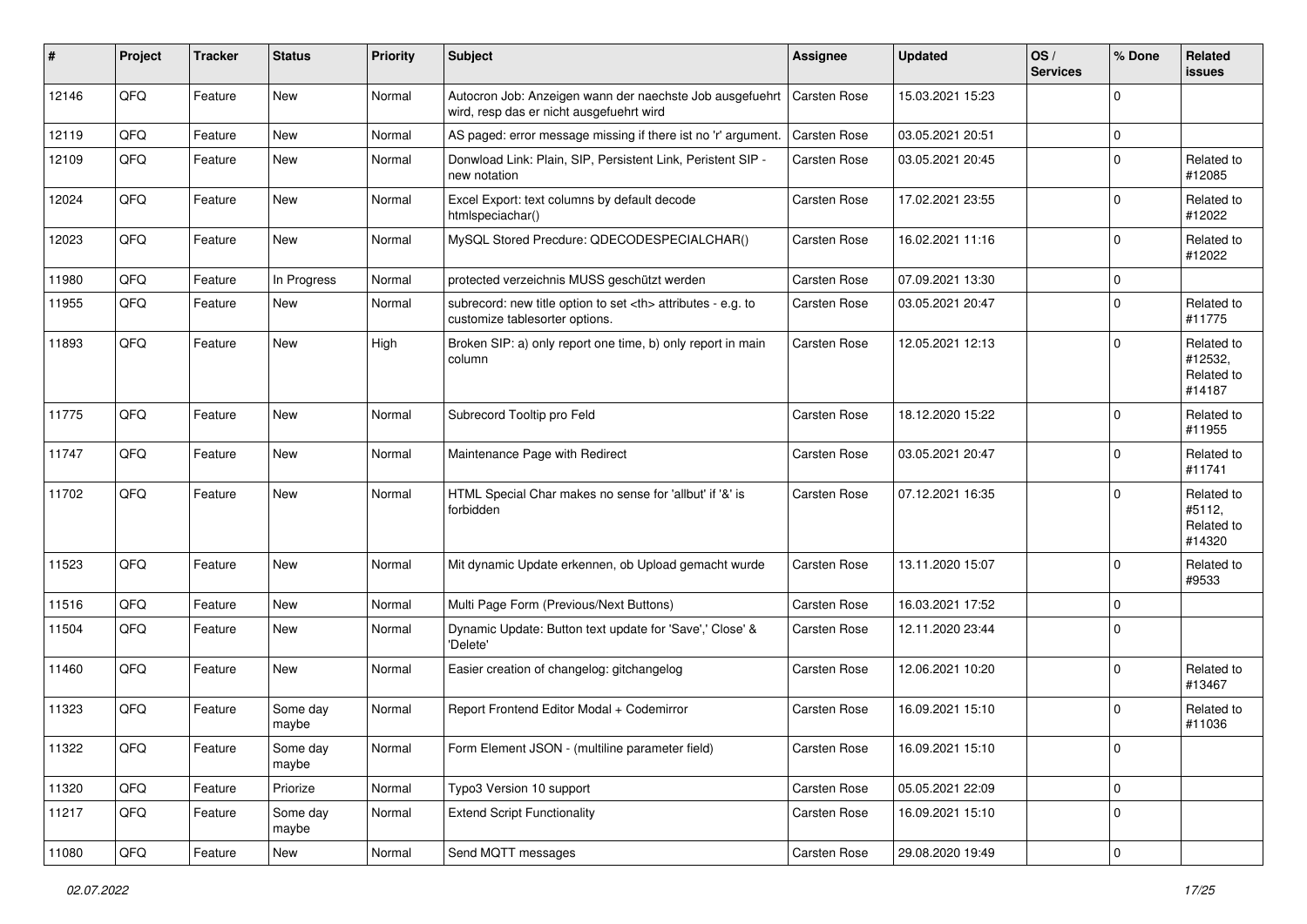| #     | Project | <b>Tracker</b> | <b>Status</b>     | <b>Priority</b> | Subject                                                                                  | Assignee     | <b>Updated</b>   | OS/<br><b>Services</b> | % Done      | Related<br><b>issues</b>                                               |
|-------|---------|----------------|-------------------|-----------------|------------------------------------------------------------------------------------------|--------------|------------------|------------------------|-------------|------------------------------------------------------------------------|
| 11076 | QFQ     | Feature        | In Progress       | Normal          | SELECT  AS _websocket                                                                    | Carsten Rose | 30.08.2020 17:49 |                        | $\mathbf 0$ |                                                                        |
| 11036 | QFQ     | Feature        | Some day<br>maybe | Normal          | inline report editor permissions                                                         | Carsten Rose | 16.09.2021 15:09 |                        | $\Omega$    | Related to<br>#11323                                                   |
| 10996 | QFQ     | Feature        | <b>New</b>        | Normal          | Download video via sip: no seek                                                          | Carsten Rose | 12.08.2020 14:18 |                        | $\mathbf 0$ |                                                                        |
| 10979 | QFQ     | Feature        | <b>New</b>        | Normal          | Ajax Calls an API - dataReport                                                           | Carsten Rose | 11.05.2022 12:15 |                        | $\Omega$    |                                                                        |
| 10976 | QFQ     | Feature        | New               | Normal          | Excel Export Verbesserungen                                                              | Carsten Rose | 06.08.2020 10:56 |                        | $\mathbf 0$ |                                                                        |
| 10819 | QFQ     | Feature        | <b>New</b>        | Normal          | Persistent SIP - second try                                                              | Carsten Rose | 29.06.2020 23:02 |                        | $\mathbf 0$ | Related to<br>#6261                                                    |
| 10745 | QFQ     | Feature        | Some day<br>maybe | Normal          | <b>Tablesorter Excel Export</b>                                                          | Carsten Rose | 16.09.2021 15:09 |                        | $\mathbf 0$ |                                                                        |
| 10716 | QFQ     | Feature        | Some day<br>maybe | Normal          | Business Logic mit Externen Skripten                                                     | Carsten Rose | 16.09.2021 15:10 |                        | $\Omega$    | Related to<br>#10713,<br>Related to<br>#8217                           |
| 10714 | QFQ     | Feature        | <b>New</b>        | Normal          | multi Table Form                                                                         | Carsten Rose | 16.03.2021 18:44 |                        | $\mathbf 0$ |                                                                        |
| 10593 | QFQ     | Feature        | <b>New</b>        | Normal          | label2: text behind input element                                                        | Carsten Rose | 16.05.2020 10:57 |                        | $\Omega$    |                                                                        |
| 10443 | QFQ     | Feature        | In Progress       | Normal          | Konzept_api / _live                                                                      | Carsten Rose | 07.05.2020 09:39 |                        | $\mathbf 0$ |                                                                        |
| 10119 | QFQ     | Feature        | <b>New</b>        | Normal          | Dropdown (selectlist) & TypeAhead: format and catagorize<br>list                         | Carsten Rose | 07.05.2020 09:36 |                        | $\Omega$    |                                                                        |
| 10116 | QFQ     | Feature        | Some day<br>maybe | Normal          | TypeAhead: Tag - show inside 'input' element                                             | Carsten Rose | 16.09.2021 15:09 |                        | $\mathbf 0$ |                                                                        |
| 10095 | QFQ     | Feature        | Some day<br>maybe | Normal          | Generic Gitlab Integration into QFQ                                                      | Carsten Rose | 16.09.2021 15:10 |                        | $\Omega$    |                                                                        |
| 10080 | QFQ     | Feature        | New               | Normal          | Popup on 'save' / 'close': configure dialog (answer<br>yes/no/cancle/)                   | Carsten Rose | 28.03.2021 20:52 |                        | $\mathbf 0$ | Is duplicate<br>of #12262                                              |
| 10015 | QFQ     | Feature        | Priorize          | Normal          | Monospace in Textarea                                                                    | Carsten Rose | 03.02.2020 13:40 |                        | $\mathbf 0$ |                                                                        |
| 10014 | QFQ     | Feature        | <b>New</b>        | Normal          | Manual.rst: describe behaviour and process order of<br>fillStoreVar, slaveId, sqlBefore, | Carsten Rose | 01.02.2020 22:31 |                        | $\Omega$    |                                                                        |
| 10013 | QFQ     | Feature        | Some day<br>maybe | Normal          | FE.typ=editor: CodeMirror                                                                | Carsten Rose | 08.06.2022 10:37 |                        | $\Omega$    | Related to<br>#12611,<br>Related to<br>#12490,<br>Related to<br>#7732  |
| 10012 | QFQ     | Feature        | Priorize          | Normal          | redirectAllMailTo: {{beEmail:T}}                                                         | Carsten Rose | 08.05.2021 09:54 |                        | $\mathbf 0$ | Related to<br>#12412,<br>Related to<br>#12413,<br>Related to<br>#10011 |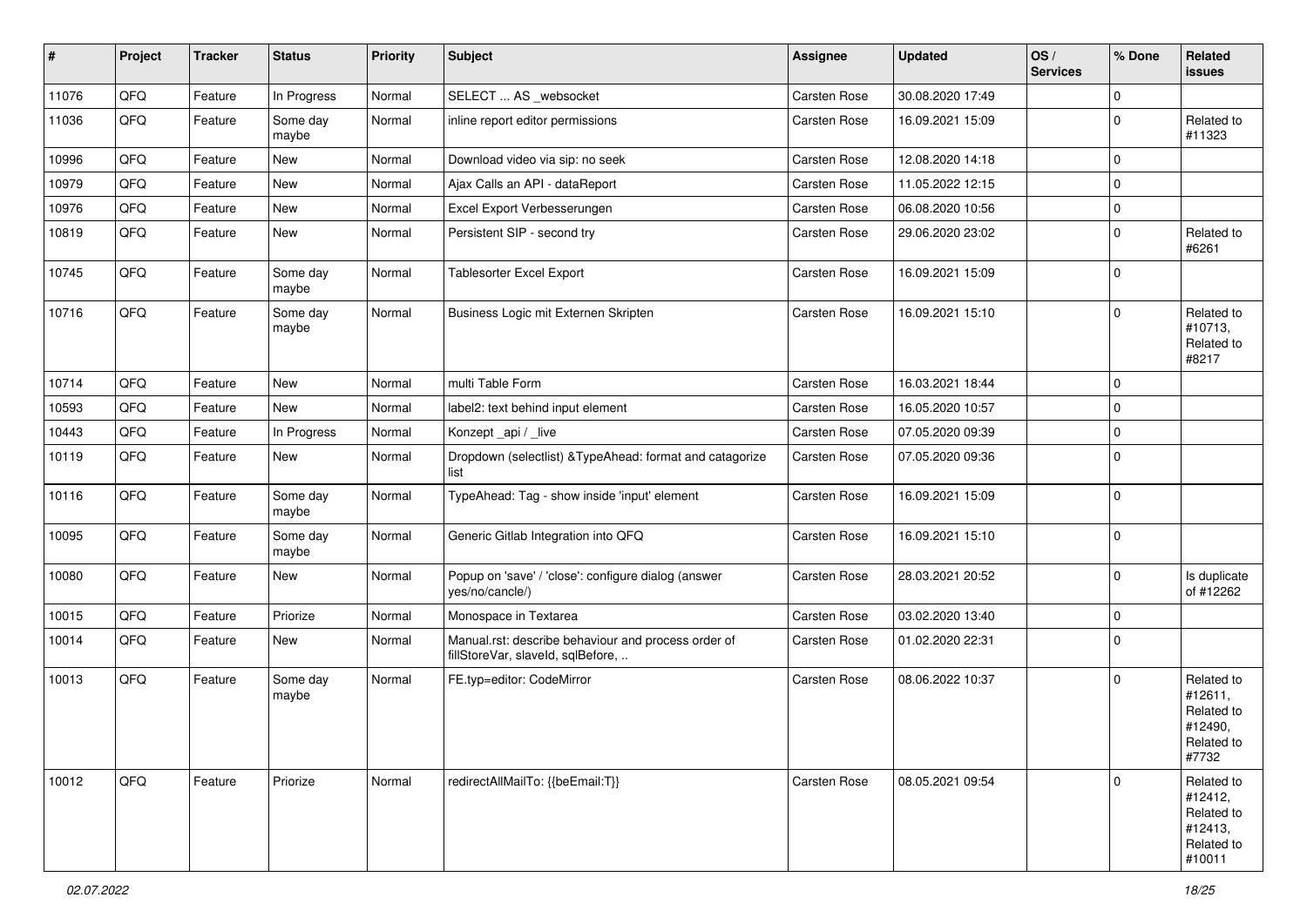| #     | Project        | <b>Tracker</b> | <b>Status</b>     | <b>Priority</b> | Subject                                                                                                                               | Assignee            | <b>Updated</b>   | OS/<br><b>Services</b> | % Done      | Related<br>issues                                                    |
|-------|----------------|----------------|-------------------|-----------------|---------------------------------------------------------------------------------------------------------------------------------------|---------------------|------------------|------------------------|-------------|----------------------------------------------------------------------|
| 10011 | QFQ            | Feature        | Priorize          | Normal          | Offer new STORE_TYPO3 Variable 'beUser', 'beEmail'                                                                                    | <b>Carsten Rose</b> | 08.05.2021 09:51 |                        | $\Omega$    | Related to<br>#10012,<br>Related to<br>#12511                        |
| 10005 | QFQ            | Feature        | Priorize          | Normal          | Report / special column name:  AS calendar                                                                                            | Carsten Rose        | 03.06.2020 17:28 |                        | $\mathbf 0$ |                                                                      |
| 9983  | QFQ            | Feature        | New               | Normal          | Report Notation: new keyword 'range'                                                                                                  | <b>Carsten Rose</b> | 01.02.2020 15:55 |                        | 0           |                                                                      |
| 9968  | QFQ            | Feature        | Priorize          | Normal          | Tooltip in Links for Developer                                                                                                        | Carsten Rose        | 01.02.2020 23:17 |                        | 0           |                                                                      |
| 9928  | QFQ            | Feature        | Priorize          | Normal          | SpecialColumnName: a) Deprecated: ' AS "_+tag " ', b)<br>New: ' AS "_ <tag1><tag2>"</tag2></tag1>                                     | Carsten Rose        | 01.02.2020 23:17 |                        | $\mathbf 0$ | Related to<br>#9929                                                  |
| 9927  | QFQ            | Feature        | <b>New</b>        | Normal          | QFQ Update: a) Update nur machen wenn BE User<br>eingeloggt ist., b) Bei Fehler genaue Meldung welcher<br>Updateschritt Probleme hat. | Carsten Rose        | 22.01.2020 12:59 |                        | 0           |                                                                      |
| 9900  | QFQ            | Feature        | Priorize          | Normal          | Generic API Call: tt-content record >> JSON                                                                                           | Carsten Rose        | 01.02.2020 10:13 |                        | $\mathbf 0$ |                                                                      |
| 9811  | QFQ            | Feature        | New               | Normal          | Report: tag every n'th row                                                                                                            | Carsten Rose        | 01.02.2020 23:22 |                        | $\mathbf 0$ |                                                                      |
| 9781  | QFQ            | Feature        | <b>New</b>        | Normal          | Button: CSS class to make buttons smaller                                                                                             | Carsten Rose        | 01.02.2020 23:22 |                        | $\mathbf 0$ |                                                                      |
| 9777  | QFQ            | Feature        | New               | Normal          | Logging QFQ Variables                                                                                                                 | Carsten Rose        | 16.12.2019 17:17 |                        | $\mathbf 0$ |                                                                      |
| 9707  | QFQ            | Feature        | New               | Normal          | SIP security: encode pageld and check pageld on decode                                                                                | Carsten Rose        | 01.02.2020 23:22 |                        | 0           |                                                                      |
| 9706  | QFQ            | Feature        | New               | Normal          | Multi File Upload (hidden template group)                                                                                             | Carsten Rose        | 01.02.2020 23:22 |                        | $\mathbf 0$ | Related to<br>#7521,<br>Related to<br>#5562,<br>Related to<br>#13330 |
| 9704  | QFQ            | Feature        | Some day<br>maybe | Normal          | Thumbnails Generieren beim Splitten von PDF Files                                                                                     | Carsten Rose        | 11.12.2019 16:01 |                        | 0           |                                                                      |
| 9668  | QFQ            | Feature        | Priorize          | Normal          | Form.mode: rename 'hidden' to 'hide'                                                                                                  | Carsten Rose        | 05.05.2021 22:14 |                        | $\mathbf 0$ | Related to<br>#6437                                                  |
| 9602  | QFQ            | Feature        | New               | Normal          | Form definition as JSON                                                                                                               | Carsten Rose        | 01.02.2020 23:21 |                        | 0           | Related to<br>#9600                                                  |
| 9579  | QFQ            | Feature        | Some day<br>maybe | Normal          | Multiform with Process Row                                                                                                            | Carsten Rose        | 11.12.2019 16:01 |                        | $\Omega$    |                                                                      |
| 9537  | QFQ            | Feature        | New               | Normal          | FormEditor: Edit fieldset in FrontEnd                                                                                                 | Carsten Rose        | 01.02.2020 23:22 |                        | $\mathbf 0$ |                                                                      |
| 9394  | QFQ            | Feature        | Priorize          | Normal          | REST: allow for non numerical ids in get requests                                                                                     | Carsten Rose        | 05.05.2021 22:10 |                        | O           |                                                                      |
| 9352  | QFQ            | Feature        | New               | Normal          | FE 'Native' fire slaveld, sqlAfter, sqlIns                                                                                            | Carsten Rose        | 01.02.2020 23:22 |                        | 0           |                                                                      |
| 9348  | QFQ            | Feature        | New               | Normal          | defaultThumbnailSize: pre render thumbnails                                                                                           | Carsten Rose        | 12.06.2021 09:05 |                        | 0           |                                                                      |
| 9346  | QFQ            | Feature        | Priorize          | Normal          | beforeSave: check if an upload is given                                                                                               | Carsten Rose        | 11.06.2021 21:18 |                        | 0           |                                                                      |
| 9221  | QFQ            | Feature        | New               | Normal          | typeAhead: Zeichenlimite ausschalten                                                                                                  | Carsten Rose        | 29.06.2022 22:36 |                        | 0           |                                                                      |
| 9208  | $\mathsf{QFQ}$ | Feature        | New               | Normal          | Manage 'recent' records                                                                                                               | Carsten Rose        | 01.02.2020 23:22 |                        | 0           |                                                                      |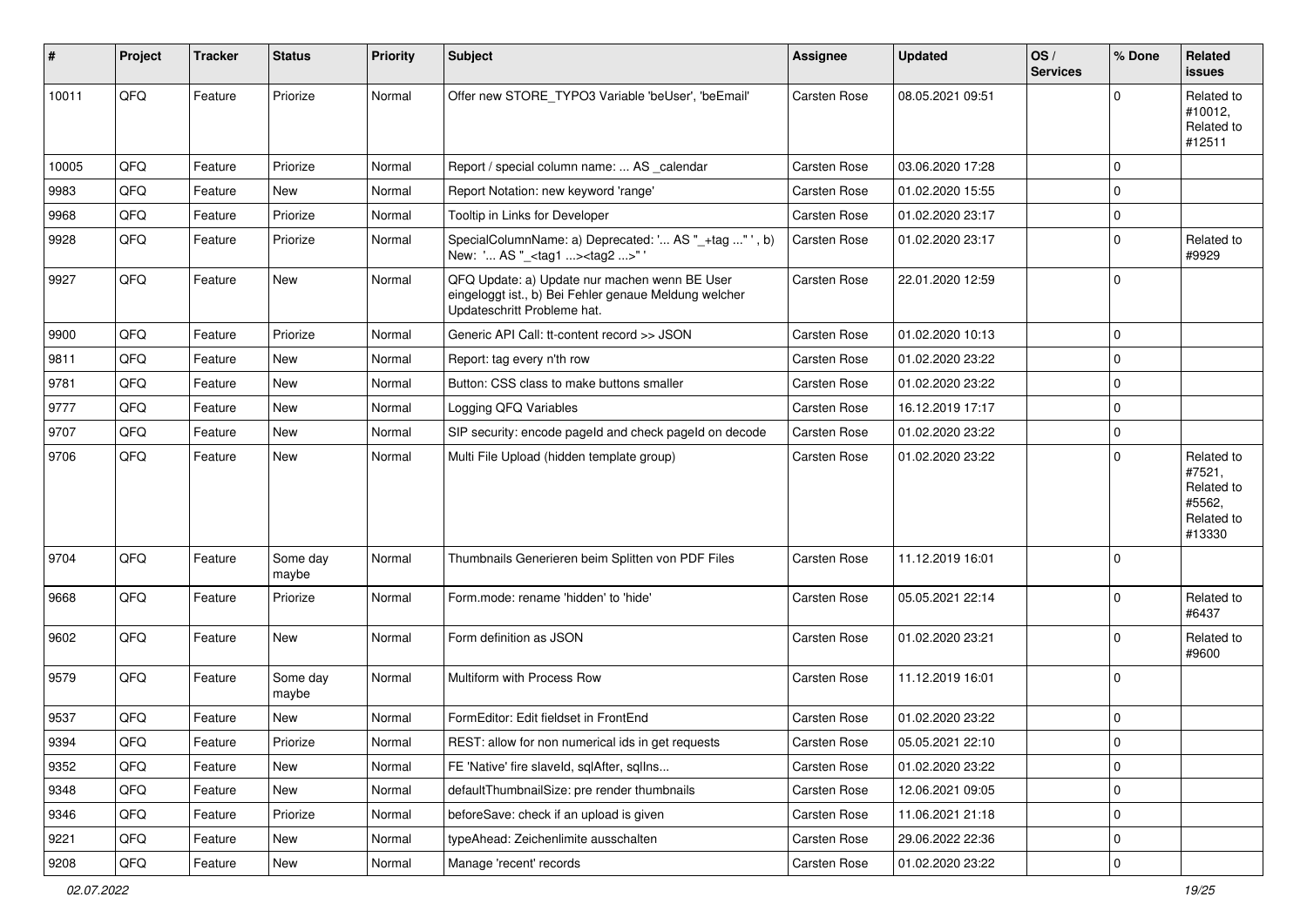| $\pmb{\sharp}$ | Project    | <b>Tracker</b> | <b>Status</b>     | <b>Priority</b> | <b>Subject</b>                                                                                         | <b>Assignee</b>     | <b>Updated</b>   | OS/<br><b>Services</b> | % Done              | <b>Related</b><br><b>issues</b> |
|----------------|------------|----------------|-------------------|-----------------|--------------------------------------------------------------------------------------------------------|---------------------|------------------|------------------------|---------------------|---------------------------------|
| 9136           | QFQ        | Feature        | <b>New</b>        | Normal          | Create ZIP files with dynamic PDFs                                                                     | Carsten Rose        | 01.02.2020 23:22 |                        | $\Omega$            |                                 |
| 9129           | QFQ        | Feature        | New               | Normal          | sqlValidate: Message as notification, not as error                                                     | <b>Carsten Rose</b> | 01.02.2020 23:22 |                        | $\mathbf 0$         | Related to<br>#9128             |
| 9128           | QFQ        | Feature        | New               | Normal          | Error Message: not replaced variables- a) replace back to<br>'{{', b) underline                        | Carsten Rose        | 01.02.2020 23:22 |                        | $\Omega$            | Related to<br>#9129             |
| 8975           | QFQ        | Feature        | New               | Normal          | Report Notation: 2.0                                                                                   | Carsten Rose        | 01.02.2020 23:22 |                        | $\mathbf 0$         | Related to<br>#8963             |
| 8963           | QFQ        | Feature        | Priorize          | Normal          | Setting values in a store: flexible way                                                                | Carsten Rose        | 05.05.2021 22:10 |                        | $\Omega$            | Related to<br>#8975             |
| 8962           | QFQ        | Feature        | New               | High            | allow for form fields with identical names                                                             | <b>Carsten Rose</b> | 03.05.2021 21:14 |                        | $\mathbf 0$         |                                 |
| 8894           | QFQ        | Feature        | Some day<br>maybe | Normal          | Documentation Tags Usable in QFQ Application                                                           | <b>Carsten Rose</b> | 11.12.2019 16:01 |                        | $\mathbf 0$         |                                 |
| 8892           | QFQ        | Feature        | Some day<br>maybe | Normal          | Display and Edit SQL Comments in Form Editor                                                           | <b>Carsten Rose</b> | 11.12.2019 16:01 |                        | $\mathbf 0$         |                                 |
| 8806           | QFQ        | Feature        | New               | Normal          | SQL Function nl2br                                                                                     | Carsten Rose        | 01.02.2020 23:22 |                        | $\mathsf{O}\xspace$ |                                 |
| 8719           | QFQ        | Feature        | New               | Normal          | extraButtonLock: add support for 0/1                                                                   | <b>Carsten Rose</b> | 01.02.2020 23:22 |                        | $\mathbf 0$         |                                 |
| 8702           | QFQ        | Feature        | New               | Normal          | Load Record which is locked: missing user info                                                         | Carsten Rose        | 11.12.2019 16:16 |                        | $\mathbf 0$         | Related to<br>#9789             |
| 8586           | <b>OFO</b> | Feature        | Some day<br>maybe | Normal          | QFQ: Enhance Error message for 'record not found'                                                      | Carsten Rose        | 16.09.2021 15:10 |                        | $\Omega$            |                                 |
| 8585           | QFQ        | Feature        | Priorize          | Normal          | Enhance Error message for 'unknown form'                                                               | <b>Carsten Rose</b> | 01.02.2020 10:13 |                        | $\mathbf 0$         |                                 |
| 8584           | QFQ        | Feature        | Priorize          | Normal          | FE 'Action' - never assign to Container (except Template<br>Group)                                     | <b>Carsten Rose</b> | 01.02.2020 10:13 |                        | $\mathbf 0$         |                                 |
| 8520           | QFQ        | Feature        | Some day<br>maybe | Normal          | Bring QFQ to Composer                                                                                  | Carsten Rose        | 16.09.2021 15:10 |                        | $\mathbf 0$         |                                 |
| 8336           | QFQ        | Feature        | New               | Normal          | Form > modified > Close New: a) Optional disable popup, b)<br>custom text, c) mode on save: close stay | <b>Carsten Rose</b> | 01.02.2020 23:22 |                        | $\Omega$            | Related to<br>#8335             |
| 8277           | QFQ        | Feature        | Priorize          | Normal          | fe.parameter.default=                                                                                  | <b>Carsten Rose</b> | 01.02.2020 23:17 |                        | $\mathbf 0$         | Related to<br>#8113             |
| 8217           | QFQ        | Feature        | <b>New</b>        | Normal          | if-elseif-else construct                                                                               | <b>Carsten Rose</b> | 16.03.2021 18:41 |                        | $\Omega$            | Related to<br>#10716            |
| 8204           | QFQ        | Feature        | Priorize          | High            | Position 'required mark'                                                                               | Carsten Rose        | 16.06.2021 13:44 |                        | $\mathbf 0$         |                                 |
| 8187           | QFQ        | Feature        | New               | Normal          | Subrecord: enable/hide new button - make new/edit/delete<br>customizeable.                             | <b>Carsten Rose</b> | 06.03.2021 18:44 |                        | $\mathbf 0$         | Related to<br>#11326            |
| 8101           | QFQ        | Feature        | Some day<br>maybe | Normal          | Password hash: support further hashing methods                                                         | <b>Carsten Rose</b> | 16.09.2021 15:10 |                        | $\mathbf 0$         |                                 |
| 8089           | QFQ        | Feature        | New               | Normal          | Copy/Paste for FormElements                                                                            | Carsten Rose        | 01.02.2020 23:22 |                        | $\mathbf 0$         |                                 |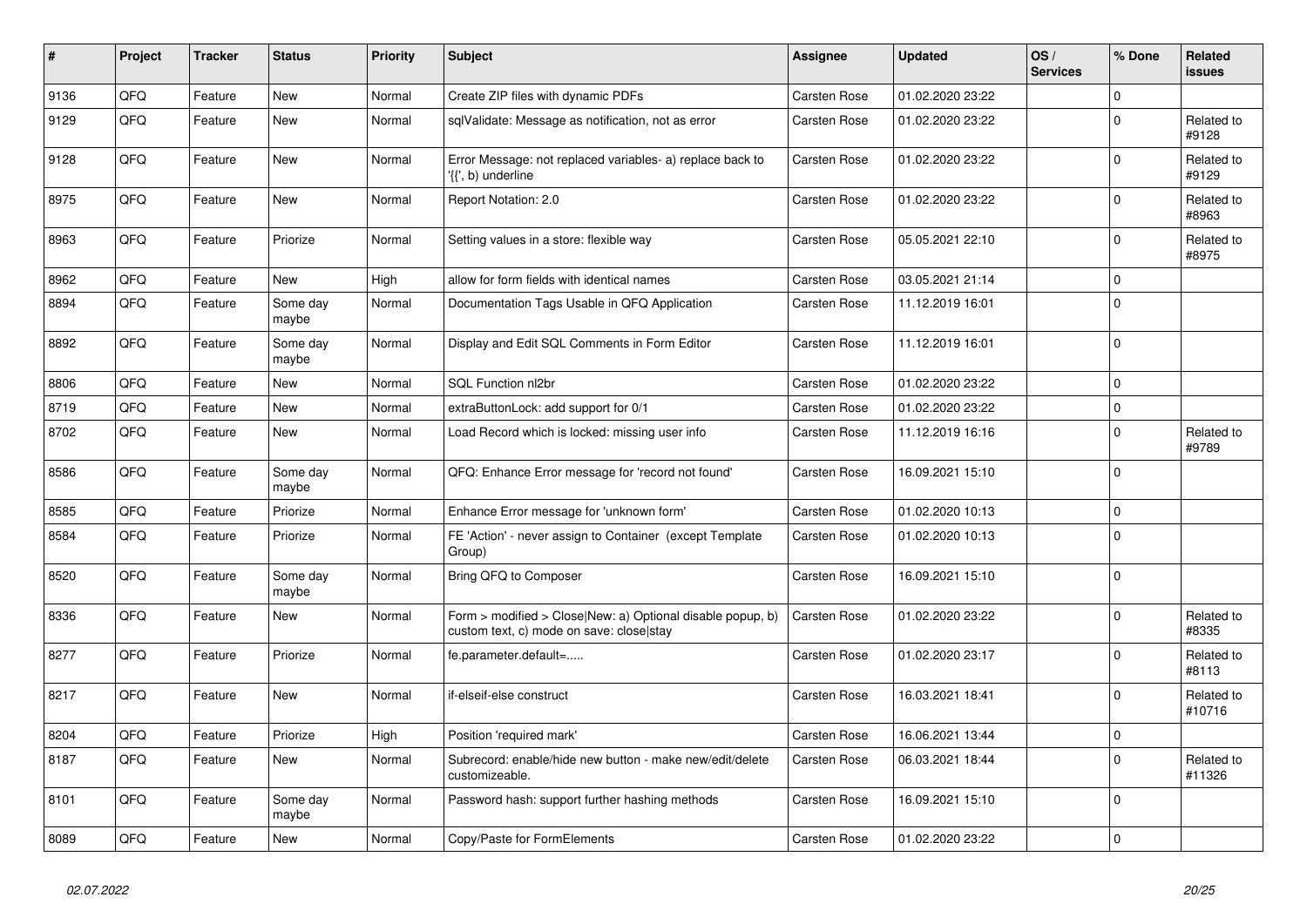| #    | Project | <b>Tracker</b> | <b>Status</b>     | <b>Priority</b> | <b>Subject</b>                                                          | Assignee            | <b>Updated</b>   | OS/<br><b>Services</b> | % Done         | Related<br><b>issues</b>                        |
|------|---------|----------------|-------------------|-----------------|-------------------------------------------------------------------------|---------------------|------------------|------------------------|----------------|-------------------------------------------------|
| 8082 | QFQ     | Feature        | Priorize          | High            | Contact form without saving record                                      | Carsten Rose        | 07.12.2021 15:20 |                        | $\Omega$       | Related to<br>#8587,<br><b>Blocks</b><br>#11850 |
| 8044 | QFG     | Feature        | Priorize          | Normal          | Transaction: a) Form, b) Report                                         | Carsten Rose        | 05.05.2021 22:14 |                        | $\mathbf 0$    | Related to<br>#8043                             |
| 8034 | QFQ     | Feature        | Priorize          | Normal          | FormElement 'data': 22.22.2222 should not be accepted                   | Carsten Rose        | 01.02.2020 10:13 |                        | $\Omega$       |                                                 |
| 7924 | QFQ     | Feature        | <b>New</b>        | Normal          | Radio/Checkbox with Tooltip                                             | <b>Carsten Rose</b> | 01.02.2020 23:22 |                        | $\mathbf 0$    |                                                 |
| 7920 | QFQ     | Feature        | <b>New</b>        | Normal          | FE: Syntax Highlight, Zeinlenumbruch                                    | <b>Carsten Rose</b> | 01.02.2020 10:03 |                        | $\Omega$       |                                                 |
| 7850 | QFQ     | Feature        | New               | High            | Upload records: non 'pathFileName' column                               | Carsten Rose        | 03.05.2021 21:14 |                        | $\mathbf 0$    |                                                 |
| 7812 | QFQ     | Feature        | <b>New</b>        | Normal          | FE 'Subrecord' - new option 'subrecordShowFilter',<br>'subrecordPaging' | <b>Carsten Rose</b> | 01.02.2020 23:22 |                        | $\Omega$       |                                                 |
| 7683 | QFQ     | Feature        | <b>New</b>        | Normal          | Special column names in '{{ SELECT  AS _link }}' should<br>be detected  | <b>Carsten Rose</b> | 01.02.2020 23:21 |                        | $\overline{0}$ |                                                 |
| 7681 | QFQ     | Feature        | <b>New</b>        | Normal          | Optional switch off 'check for modified record'                         | <b>Carsten Rose</b> | 01.02.2020 23:21 |                        | 0              |                                                 |
| 7660 | QFQ     | Feature        | <b>New</b>        | Normal          | IMAP: import mails to DB, move / delete mails                           | Carsten Rose        | 01.02.2020 09:52 |                        | $\overline{0}$ |                                                 |
| 7630 | QFQ     | Feature        | Priorize          | Normal          | detailed error message for simple upload                                | <b>Carsten Rose</b> | 01.02.2020 10:13 |                        | $\mathbf 0$    |                                                 |
| 7522 | QFQ     | Feature        | Priorize          | Normal          | Inserting default index.html to folder (Avoid Apache<br>Indexing)       | Carsten Rose        | 01.02.2020 10:13 |                        | $\Omega$       |                                                 |
| 7521 | QFQ     | Feature        | <b>New</b>        | Normal          | TemplateGroup: fe.type=upload                                           | Carsten Rose        | 01.02.2020 23:21 |                        | $\Omega$       | Related to<br>#9706                             |
| 7520 | QFQ     | Feature        | <b>New</b>        | Normal          | QR Code:  AS _qr ( AS _link)                                            | <b>Carsten Rose</b> | 01.02.2020 23:22 |                        | $\mathbf 0$    |                                                 |
| 7519 | QFQ     | Feature        | New               | Normal          | Select: Multi                                                           | Carsten Rose        | 01.02.2020 23:22 |                        | $\mathbf 0$    |                                                 |
| 7481 | QFQ     | Feature        | <b>New</b>        | Normal          | Detect 'BaseUrl' automatically                                          | Carsten Rose        | 01.02.2020 23:21 |                        | $\mathbf 0$    |                                                 |
| 7480 | QFQ     | Feature        | <b>New</b>        | Normal          | Record History (Undo / Redo)                                            | Carsten Rose        | 11.12.2019 16:16 |                        | $\mathbf 0$    | Related to<br>#2361                             |
| 7453 | QFQ     | Feature        | Some day<br>maybe | Normal          | import / export forms QFQ                                               | Carsten Rose        | 16.09.2021 15:10 |                        | $\Omega$       |                                                 |
| 7452 | QFQ     | Feature        | Some day<br>maybe | Normal          | automate deployment new QFQ version                                     | Carsten Rose        | 16.09.2021 15:10 |                        | $\Omega$       |                                                 |
| 7342 | QFQ     | Feature        | New               | Normal          | add content = hide this                                                 | Carsten Rose        | 01.02.2020 23:21 |                        | $\Omega$       |                                                 |
| 7336 | QFQ     | Feature        | Some day<br>maybe | Normal          | PDF Upload: disallow PDFs with specific Meta information                | Carsten Rose        | 11.12.2019 16:01 |                        | $\mathbf 0$    |                                                 |
| 7290 | QFQ     | Feature        | Priorize          | Normal          | FormEditor: title as textarea if LEN(title)>60                          | Carsten Rose        | 01.02.2020 10:13 |                        | $\mathbf 0$    | Blocked by<br>#7682                             |
| 7280 | QFQ     | Feature        | New               | Normal          | recently used table                                                     | Carsten Rose        | 01.02.2020 23:21 |                        | 0 l            |                                                 |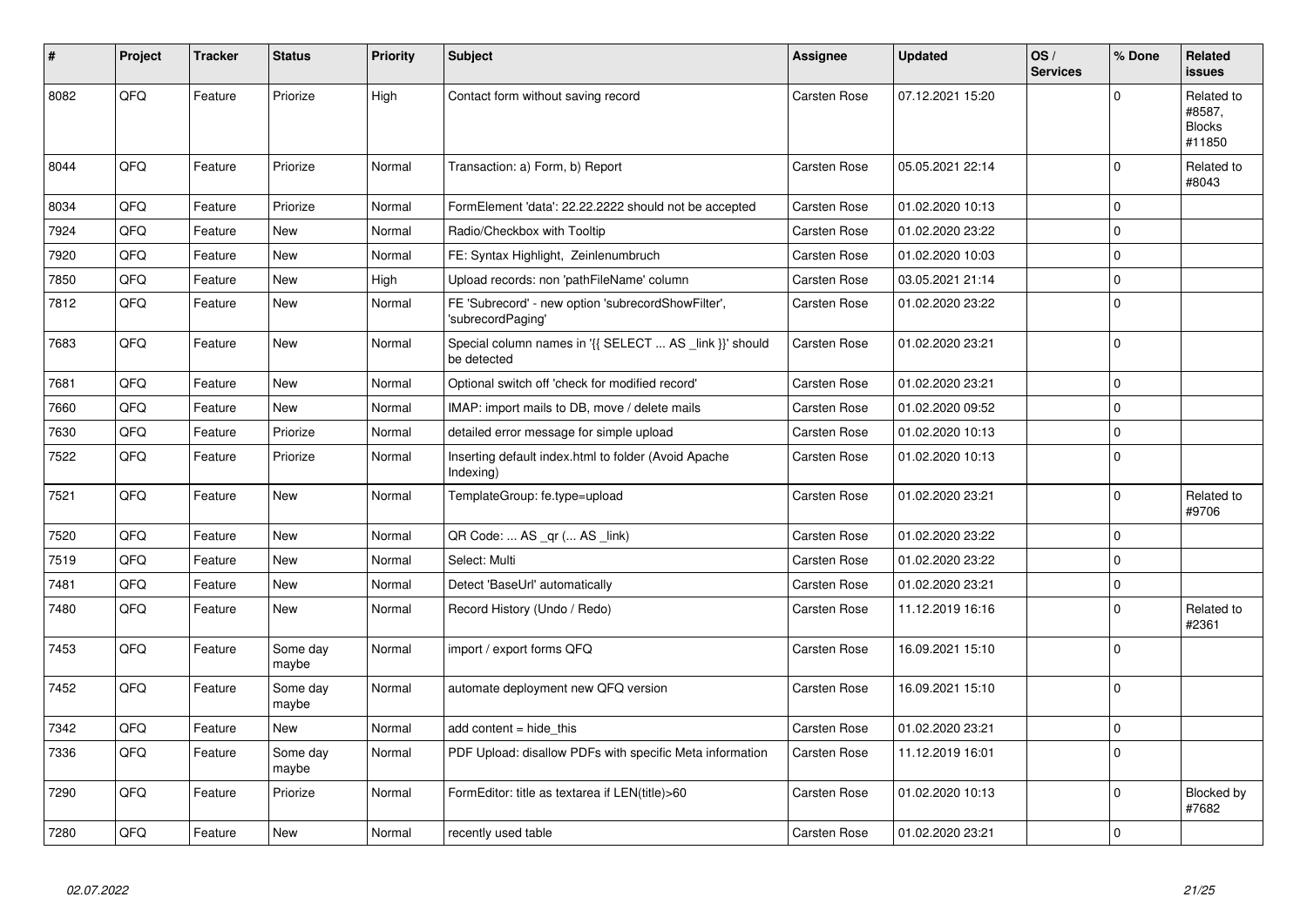| #    | Project | <b>Tracker</b> | <b>Status</b>     | <b>Priority</b> | <b>Subject</b>                                                                                                             | Assignee            | <b>Updated</b>   | OS/<br><b>Services</b> | % Done              | Related<br><b>issues</b>                    |
|------|---------|----------------|-------------------|-----------------|----------------------------------------------------------------------------------------------------------------------------|---------------------|------------------|------------------------|---------------------|---------------------------------------------|
| 7239 | QFQ     | Feature        | <b>New</b>        | Normal          | TinyMCE: html tag whitelist                                                                                                | Carsten Rose        | 01.02.2020 23:21 |                        | $\Omega$            | Related to<br>#14320                        |
| 7217 | QFQ     | Feature        | Priorize          | Normal          | Download: notice User if ` sip=?` is missing                                                                               | <b>Carsten Rose</b> | 01.02.2020 10:13 |                        | $\mathbf 0$         |                                             |
| 7175 | QFQ     | Feature        | <b>New</b>        | Normal          | Upload: md5 hash as filename                                                                                               | Carsten Rose        | 01.02.2020 23:21 |                        | $\mathbf 0$         |                                             |
| 7119 | QFQ     | Feature        | <b>New</b>        | Normal          | Upload: scaleDownWidth, scaleDownHeight                                                                                    | Carsten Rose        | 01.02.2020 23:21 |                        | $\mathbf 0$         |                                             |
| 7109 | QFQ     | Feature        | <b>New</b>        | Normal          | Dynamic Updates: row/element hide                                                                                          | Carsten Rose        | 01.02.2020 23:22 |                        | $\pmb{0}$           | Has<br>duplicate<br>#4081                   |
| 7107 | QFQ     | Feature        | Some day<br>maybe | Normal          | Showcase Registration Tool: Anmeldung / Administration :<br>Liste Anmeldungen / Emaileinaldung                             | <b>Carsten Rose</b> | 11.12.2019 16:01 |                        | $\mathbf 0$         |                                             |
| 7102 | QFQ     | Feature        | New               | Normal          | Comment sign in report: '#' and '--'                                                                                       | Carsten Rose        | 01.02.2020 23:21 |                        | $\mathbf 0$         |                                             |
| 7099 | QFQ     | Feature        | New               | Normal          | Redesign FormEditor                                                                                                        | <b>Carsten Rose</b> | 01.02.2020 23:21 |                        | $\pmb{0}$           |                                             |
| 6998 | QFQ     | Feature        | Priorize          | Normal          | Form: with debug=on show column information as tooltip of<br>column label                                                  | <b>Carsten Rose</b> | 01.02.2020 10:13 |                        | $\mathbf 0$         |                                             |
| 6855 | QFQ     | Feature        | <b>New</b>        | Normal          | With {{feUser:U}}!={{feUser:T}}: Save / Delete: only possible<br>with {{feUserSave:U}}='yes' and '{{feUserDelete:U}}='yes' | <b>Carsten Rose</b> | 01.02.2020 23:21 |                        | $\mathbf 0$         |                                             |
| 6765 | QFQ     | Feature        | <b>New</b>        | Normal          | Moeglichkeit via QFQ eigene Logs zu schreiben                                                                              | Carsten Rose        | 01.02.2020 23:21 |                        | $\Omega$            |                                             |
| 6723 | QFQ     | Feature        | <b>New</b>        | Normal          | Report QFQ Installation and Version                                                                                        | Carsten Rose        | 12.06.2021 09:07 |                        | $\mathbf 0$         |                                             |
| 6715 | QFQ     | Feature        | Some day<br>maybe | Normal          | Code-Refactoring: dbArray vereinheitlichen                                                                                 | <b>Carsten Rose</b> | 11.12.2019 16:02 |                        | $\mathbf 0$         |                                             |
| 6602 | QFQ     | Feature        | <b>New</b>        | Normal          | Formlet: in Report auf Mausklick ein mini-form oeffnen                                                                     | Carsten Rose        | 11.12.2019 16:16 |                        | $\mathbf 0$         |                                             |
| 6594 | QFQ     | Feature        | New               | Normal          | Excel: on download, check if there is a valid sip                                                                          | <b>Carsten Rose</b> | 01.02.2020 23:21 |                        | $\mathbf 0$         |                                             |
| 6437 | QFQ     | Feature        | <b>New</b>        | Normal          | Neuer Mode Button bei FormElementen                                                                                        | Carsten Rose        | 01.02.2020 23:21 |                        | $\Omega$            | Related to<br>#9668.<br>Blocked by<br>#9678 |
| 6292 | QFQ     | Feature        | <b>New</b>        | Normal          | Download: File speichern mit Hash aber original Filename in<br>der Datenbank vermerken fuer Downloads                      | <b>Carsten Rose</b> | 01.02.2020 23:21 |                        | $\mathbf 0$         |                                             |
| 6289 | QFQ     | Feature        | <b>New</b>        | Normal          | Form: Log                                                                                                                  | Carsten Rose        | 01.02.2020 23:21 |                        | $\mathsf{O}\xspace$ |                                             |
| 6261 | QFQ     | Feature        | <b>New</b>        | Normal          | <b>Persistent SIP</b>                                                                                                      | Carsten Rose        | 12.06.2021 09:07 |                        | $\mathbf 0$         | Related to<br>#10819                        |
| 6250 | QFQ     | Feature        | In Progress       | Normal          | Enhance layout: a) Subrecord, b) Subrecord-Title                                                                           | Carsten Rose        | 01.02.2020 23:22 |                        | $\mathbf 0$         | Related to<br>#5391                         |
| 5983 | QFQ     | Feature        | Some day<br>maybe | Normal          | Form Submit (save & update): normalize date/-time FE                                                                       | Carsten Rose        | 01.02.2020 23:19 |                        | $\mathbf 0$         |                                             |
| 5942 | QFQ     | Feature        | Priorize          | Normal          | 'L' and 'type': append to links, generate via '_link' by using 'u:'                                                        | <b>Carsten Rose</b> | 01.02.2020 10:13 |                        | $\Omega$            |                                             |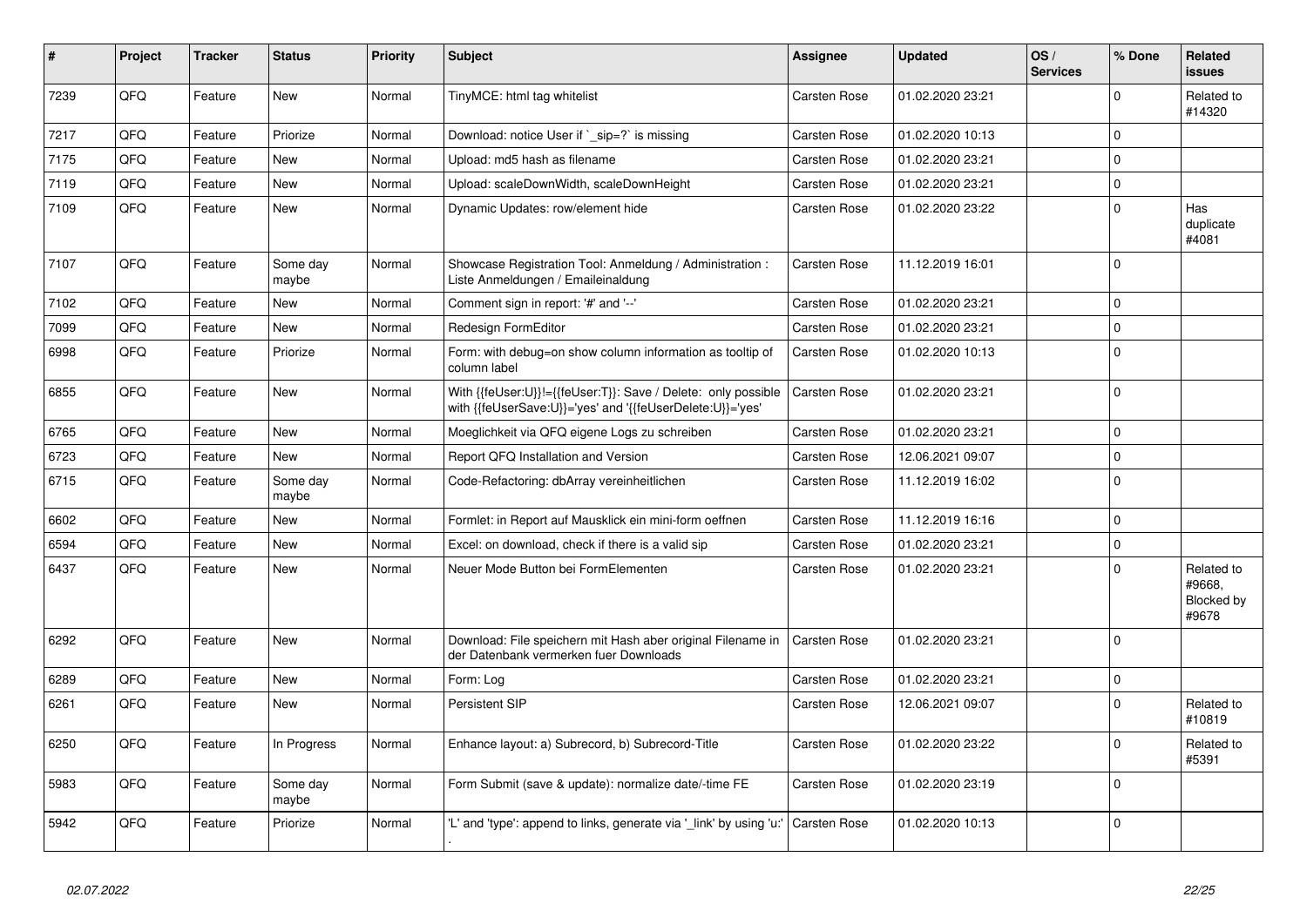| #    | Project | <b>Tracker</b> | <b>Status</b>     | <b>Priority</b> | <b>Subject</b>                                                                                     | Assignee            | <b>Updated</b>   | OS/<br><b>Services</b> | % Done      | <b>Related</b><br><b>issues</b>             |
|------|---------|----------------|-------------------|-----------------|----------------------------------------------------------------------------------------------------|---------------------|------------------|------------------------|-------------|---------------------------------------------|
| 5894 | QFQ     | Feature        | Feedback          | Normal          | Typeahead in Report: show/hide rows dynamically                                                    | <b>Carsten Rose</b> | 18.02.2022 08:50 |                        | $\mathbf 0$ | Related to<br>#5893.<br>Related to<br>#5885 |
| 5852 | QFQ     | Feature        | Some day<br>maybe | Normal          | Logging: mail.log / sql.log - im FE anzeigen und via AJAX<br>aktualisieren                         | <b>Carsten Rose</b> | 01.02.2020 23:19 |                        | $\mathbf 0$ | Related to<br>#5885                         |
| 5782 | QFQ     | Feature        | New               | Normal          | NextCloud API                                                                                      | <b>Carsten Rose</b> | 01.02.2020 10:02 |                        | $\mathbf 0$ |                                             |
| 5715 | QFQ     | Feature        | <b>New</b>        | High            | PDF Caching                                                                                        | Carsten Rose        | 03.05.2021 21:14 |                        | $\mathbf 0$ | Related to<br>#5851.<br>Related to<br>#6357 |
| 5695 | QFQ     | Feature        | In Progress       | Normal          | Multiform                                                                                          | <b>Carsten Rose</b> | 02.01.2021 18:38 |                        | $\pmb{0}$   |                                             |
| 5665 | QFQ     | Feature        | Some day<br>maybe | Normal          | Versuch das '{{!' nicht mehr noetig ist.                                                           | Carsten Rose        | 01.02.2020 23:20 |                        | $\mathbf 0$ | Related to<br>#7432,<br>Related to<br>#7434 |
| 5579 | QFQ     | Feature        | Some day<br>maybe | Normal          | Enhance Doc / Presentation: variable type 'link column type'                                       | <b>Carsten Rose</b> | 01.02.2020 23:19 |                        | $\Omega$    |                                             |
| 5548 | QFQ     | Feature        | Some day<br>maybe | Normal          | 801 Textfiles/Scriptfiles als Thumbnail                                                            | <b>Carsten Rose</b> | 07.03.2022 16:26 |                        | $\mathbf 0$ |                                             |
| 5480 | QFQ     | Feature        | Some day<br>maybe | Normal          | QFQ: Dokumentation mit Screenshots versehen                                                        | Carsten Rose        | 01.02.2020 23:20 |                        | $\mathbf 0$ | Related to<br>#9879                         |
| 5428 | QFQ     | Feature        | Some day<br>maybe | Normal          | secure thumbnail: late render on access.                                                           | Carsten Rose        | 01.02.2020 23:20 |                        | $\mathbf 0$ |                                             |
| 5345 | QFQ     | Feature        | New               | Normal          | Report: UPDATE / INSERT / DELETE statements should<br>trigger subqueries, depending on the result. | Carsten Rose        | 27.05.2020 16:11 |                        | $\pmb{0}$   |                                             |
| 5132 | QFQ     | Feature        | Some day<br>maybe | Normal          | Error Message sendmail missing attachment: more details                                            | <b>Carsten Rose</b> | 01.02.2020 23:19 |                        | $\mathbf 0$ |                                             |
| 5131 | QFQ     | Feature        | New               | Normal          | Activate Spin Gear ('wait/busy' indicator) via LINK attribute                                      | <b>Carsten Rose</b> | 01.02.2020 23:21 |                        | $\mathbf 0$ |                                             |
| 4956 | QFQ     | Feature        | Some day<br>maybe | Normal          | Sendmail: Benutzerdefinierte Headers                                                               | Carsten Rose        | 11.12.2019 16:02 |                        | $\mathbf 0$ |                                             |
| 4872 | QFQ     | Feature        | Some day<br>maybe | Normal          | Fields of Typo3 page available in STORE_TYPO3                                                      | Carsten Rose        | 01.02.2020 23:19 |                        | $\mathbf 0$ |                                             |
| 4869 | QFQ     | Feature        | Some day<br>maybe | Normal          | Dynamic Update (show, hide, readonly?, required?) for<br><b>Template Group Elements</b>            | Carsten Rose        | 01.02.2020 23:19 |                        | $\mathbf 0$ | Related to<br>#4865                         |
| 4839 | QFQ     | Feature        | Some day<br>maybe | Normal          | qfq-handle in <head> Abschnitt</head>                                                              | <b>Carsten Rose</b> | 11.12.2019 16:02 |                        | $\mathbf 0$ |                                             |
| 4757 | QFQ     | Feature        | Some day<br>maybe | Normal          | Test subrecord: download links ok? Links ok?                                                       | <b>Carsten Rose</b> | 01.02.2020 23:20 |                        | $\mathbf 0$ |                                             |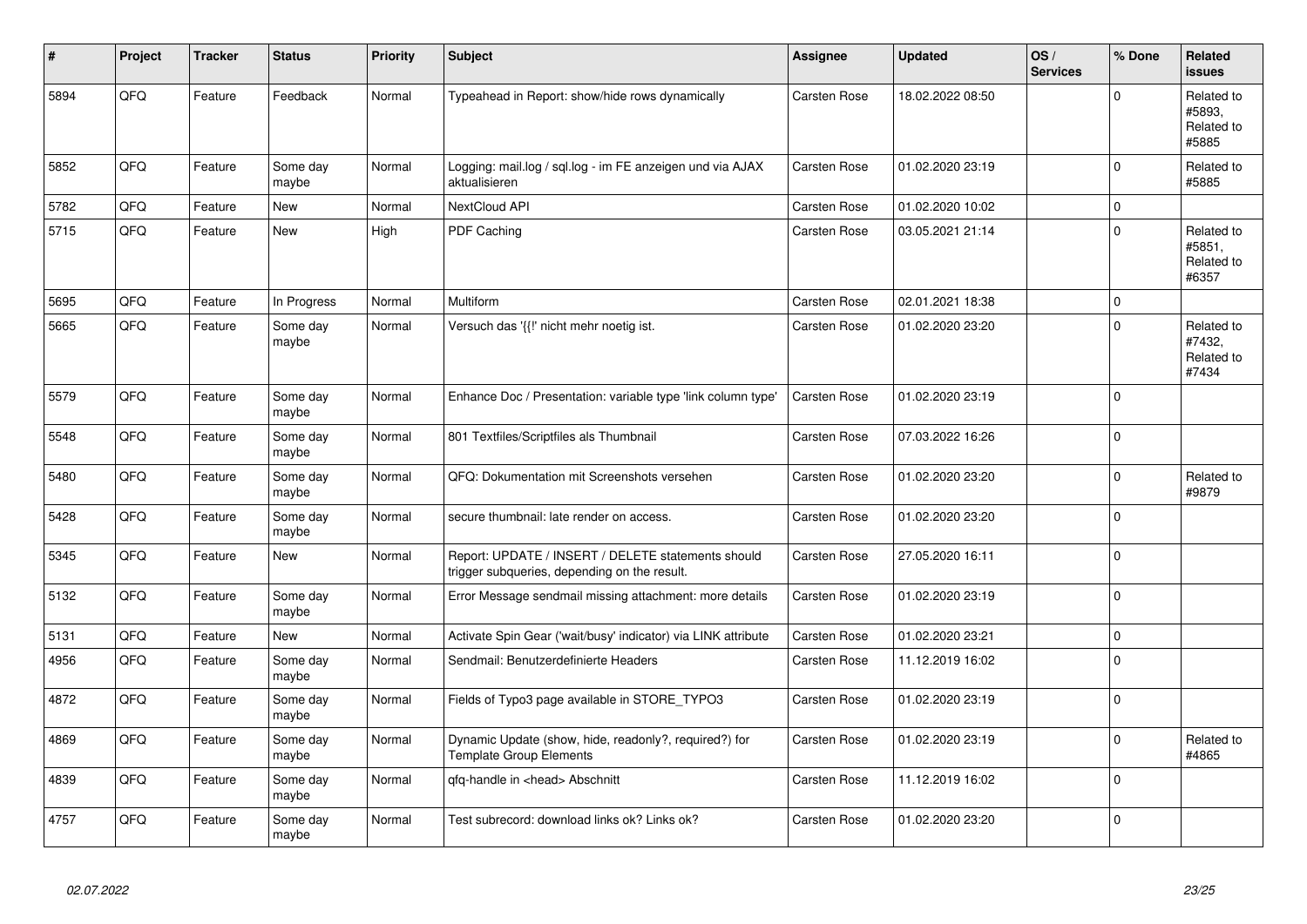| #    | Project    | <b>Tracker</b> | <b>Status</b>     | <b>Priority</b> | <b>Subject</b>                                                                                                          | <b>Assignee</b>     | <b>Updated</b>   | OS/<br><b>Services</b> | % Done      | Related<br>issues                           |
|------|------------|----------------|-------------------|-----------------|-------------------------------------------------------------------------------------------------------------------------|---------------------|------------------|------------------------|-------------|---------------------------------------------|
| 4652 | QFQ        | Feature        | Some day<br>maybe | Normal          | UZH CD: Weiterleitung auf benutzerdefinierte 403/404 Seite                                                              | <b>Carsten Rose</b> | 01.02.2020 23:20 |                        | $\Omega$    |                                             |
| 4650 | QFQ        | Feature        | Some day<br>maybe | Normal          | Convert html to doc/rtf                                                                                                 | <b>Carsten Rose</b> | 01.02.2020 23:20 |                        | $\Omega$    | Related to<br>#10704                        |
| 4606 | QFQ        | Feature        | Some day<br>maybe | Normal          | link: qualifier to render bootstrap button                                                                              | <b>Carsten Rose</b> | 01.02.2020 23:19 |                        | $\Omega$    |                                             |
| 4413 | QFQ        | Feature        | <b>New</b>        | Normal          | fieldset: show/hidden, modeSql, dynamicUpdate                                                                           | <b>Carsten Rose</b> | 09.02.2022 15:19 |                        | $\Omega$    |                                             |
| 4365 | QFQ        | Feature        | Some day<br>maybe | Normal          | Multi Language: new way of config                                                                                       | <b>Carsten Rose</b> | 01.02.2020 23:20 |                        | $\Omega$    |                                             |
| 4349 | QFQ        | Feature        | Some day<br>maybe | Normal          | link download: downloaded external URL to<br>deliver/concatenate - check mimetipe and handle it correctly               | <b>Carsten Rose</b> | 11.12.2019 16:02 |                        | $\Omega$    |                                             |
| 4343 | QFQ        | Feature        | Some day<br>maybe | Normal          | Link: Classifier to add 'attributes'                                                                                    | <b>Carsten Rose</b> | 01.02.2020 23:20 |                        | $\Omega$    | Related to<br>#14077                        |
| 4330 | <b>OFO</b> | Feature        | Some day<br>maybe | Normal          | Error Message: report missing {{ / }} in sqlUpdate, sqlInsert,<br>sglDelete, sglAfter, sglBefore in FE action elements. | <b>Carsten Rose</b> | 01.02.2020 23:20 |                        | $\Omega$    |                                             |
| 4259 | QFQ        | Feature        | Some day<br>maybe | Normal          | Instant trigger a cron job                                                                                              | <b>Carsten Rose</b> | 11.12.2019 16:03 |                        | $\Omega$    |                                             |
| 4258 | QFQ        | Feature        | Some day<br>maybe | High            | <b>System Defaults: Forms</b>                                                                                           | <b>Carsten Rose</b> | 03.05.2021 21:14 |                        | $\Omega$    |                                             |
| 4250 | QFQ        | Feature        | <b>New</b>        | Normal          | AutoCron in QFQ via PHP                                                                                                 | <b>Carsten Rose</b> | 01.02.2020 23:21 |                        | $\Omega$    | Related to<br>#3292.<br>Related to<br>#3291 |
| 4197 | QFQ        | Feature        | Some day<br>maybe | Normal          | Unit Test fuer JSON Stream von QuickFormQuery.php ><br>doForm()                                                         | <b>Carsten Rose</b> | 11.12.2019 16:03 |                        | $\Omega$    |                                             |
| 4082 | QFQ        | Feature        | New               | Normal          | Dynamic Update: modeSql - useful default                                                                                | <b>Carsten Rose</b> | 01.02.2020 23:22 |                        | 0           |                                             |
| 4050 | QFQ        | Feature        | New               | Normal          | sql.log: 1) FormElement ID which causes a specific action,<br>2) Result in the same row.                                | <b>Carsten Rose</b> | 15.04.2020 11:35 |                        | $\mathbf 0$ | Related to<br>#5458                         |
| 4026 | QFQ        | Feature        | Some day<br>maybe | Normal          | sqlLog.sql: log number of FE.id                                                                                         | <b>Carsten Rose</b> | 11.12.2019 16:03 |                        | $\Omega$    | Related to<br>#5458                         |
| 4023 | QFQ        | Feature        | New               | Normal          | prepared statements - FE action: salveld, sglInsert,<br>sqlUpdate, sqlDelete, sqlBefore, sqlAfter                       | <b>Carsten Rose</b> | 11.12.2019 16:15 |                        | $\Omega$    |                                             |
| 4018 | QFQ        | Feature        | New               | Normal          | typeahead: long query parameter / answer triggers 'Attack<br>detected' and purges current SIP storage.                  | <b>Carsten Rose</b> | 29.06.2022 22:46 |                        | $\Omega$    | Related to<br>#9077                         |
| 3991 | QFQ        | Feature        | Some day<br>maybe | Normal          | report: Columnname '_skipWrap' skips 'fbeg', 'fend'                                                                     | <b>Carsten Rose</b> | 11.12.2019 16:03 |                        | $\Omega$    |                                             |
| 3990 | QFQ        | Feature        | Some day<br>maybe | High            | custom class definition: add space automatically                                                                        | <b>Carsten Rose</b> | 03.05.2021 21:14 |                        | $\Omega$    |                                             |